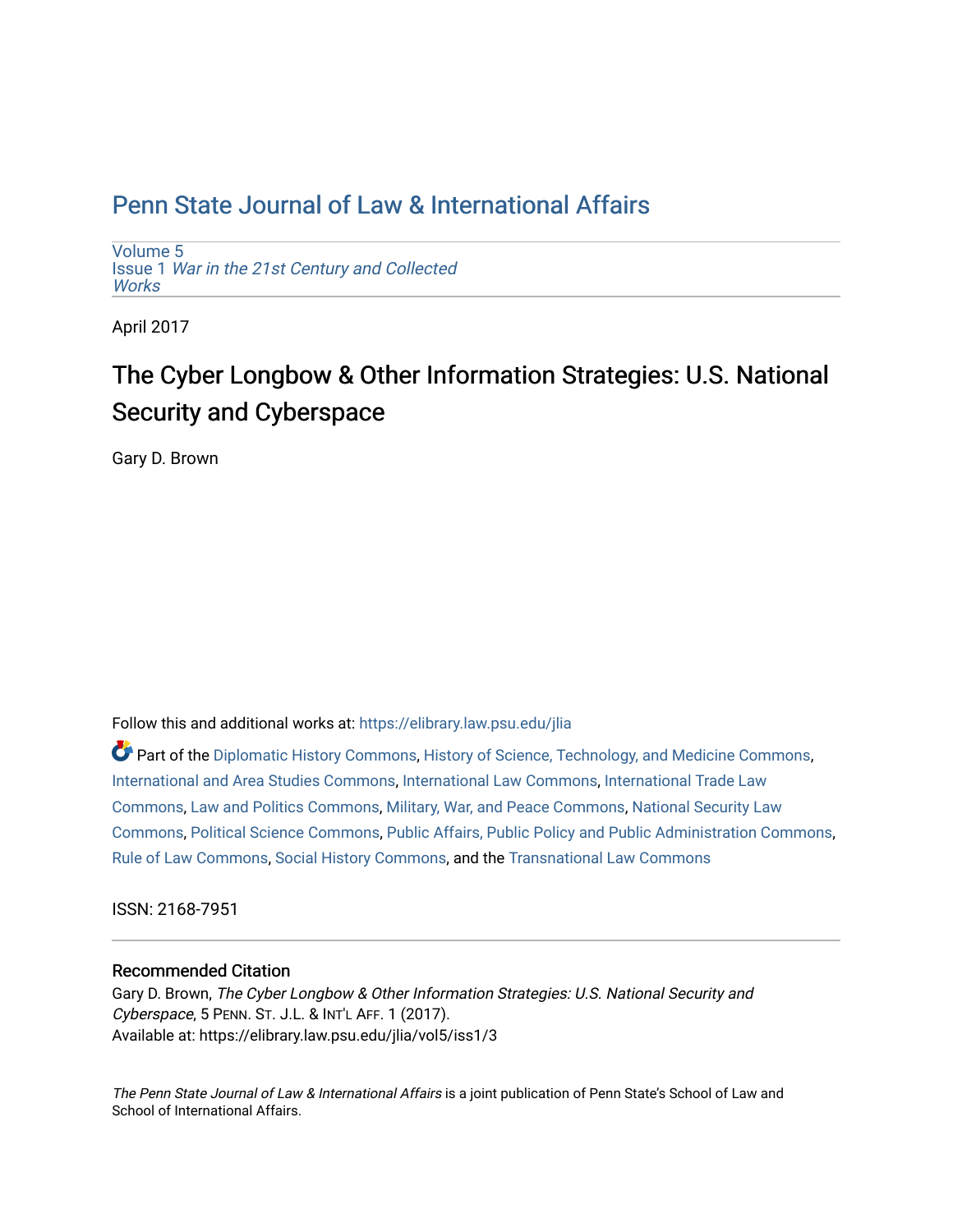# **Penn State Journal of Law & International Affairs**

 $\overline{a}$ 

2017 VOLUME 5 NO. 1

### **THE CYBER LONGBOW & OTHER INFORMATION STRATEGIES: U.S. NATIONAL SECURITY AND CYBERSPACE**

*Gary D. Brown*\*

<sup>\*</sup> Gary D. Brown is a retired U.S. Air Force Judge Advocate. He served as U.S. Cyber Command's first senior legal counsel.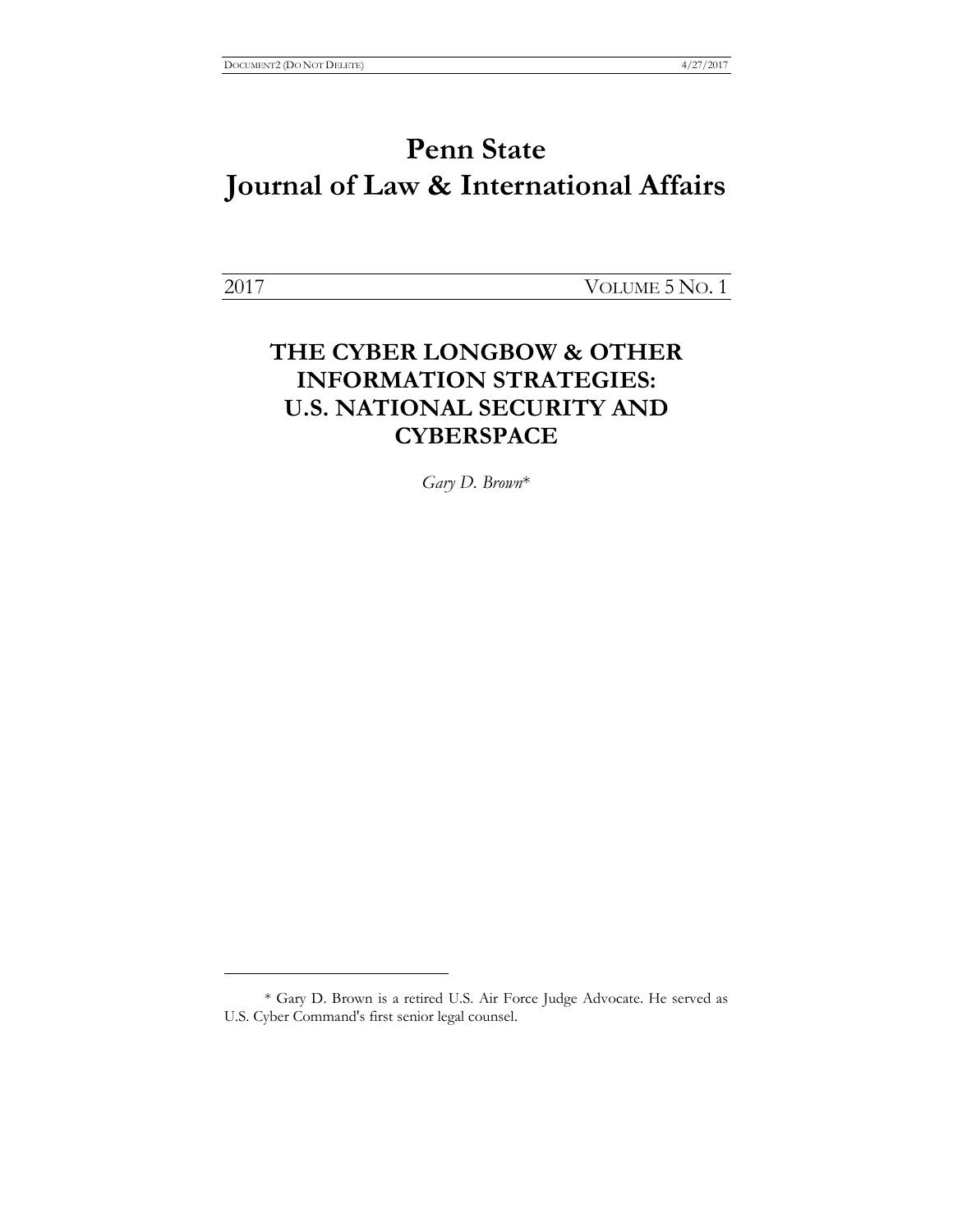#### Penn State Journal of Law & International Affairs  $2017\,$  $5:1$

### TABLE OF CONTENTS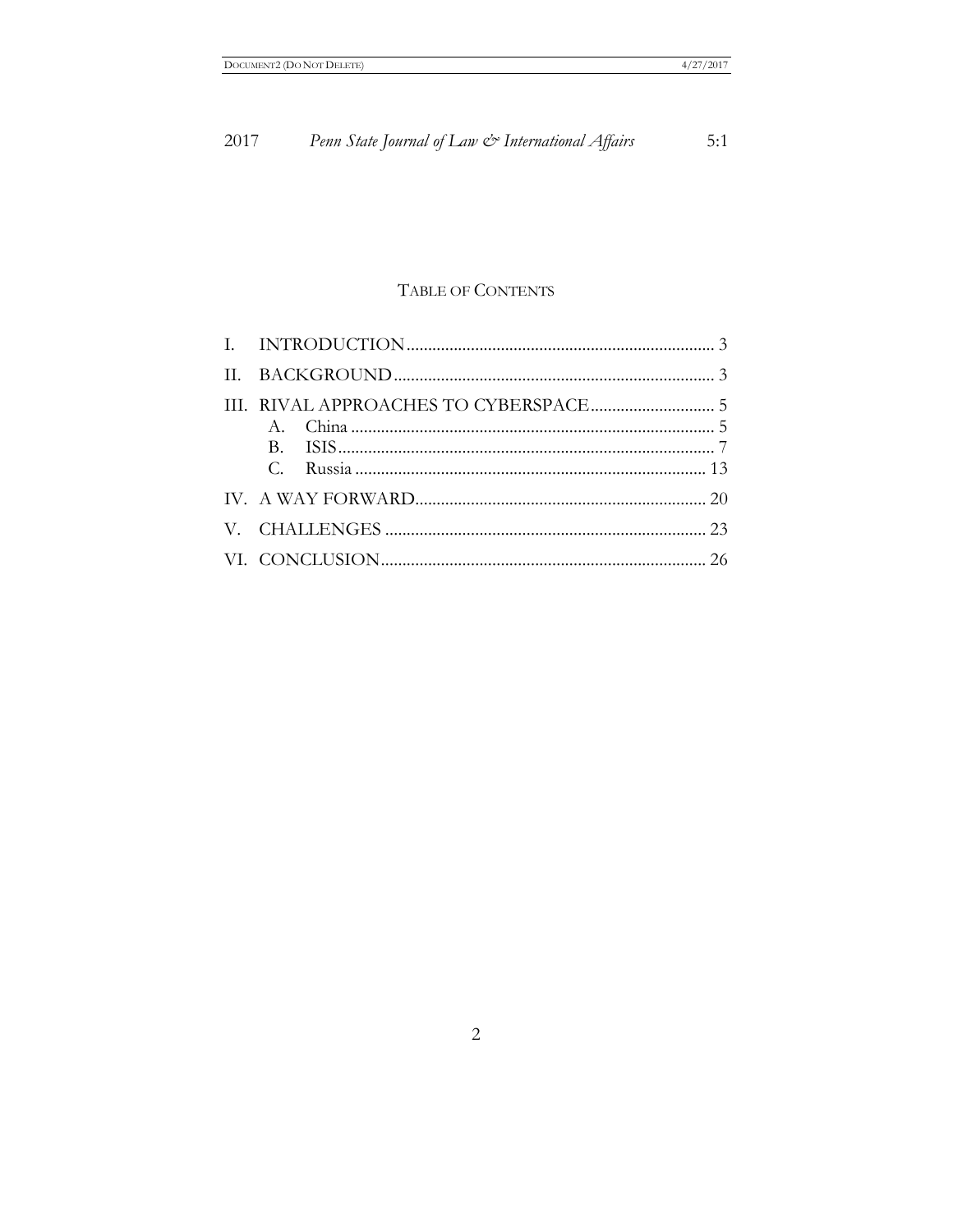2017 *Brown* 5:1

#### I. INTRODUCTION

The U.S. is struggling to effectively contest its adversaries in cyberspace. It would seem natural for the U.S. to be the leader in every aspect of internet operations, after all, the internet was invented in the U.S., and the U.S. is dominant in many areas. However, there are regions of cyberspace in which the U.S. is not the leader, perhaps because of a misapprehension about the nature of cyberspace.<sup>1</sup>

This paper will provide a definition of cyberspace suitable for national security strategy discussions and address how the U.S. should approach cyberspace operations to engage its adversaries in the most effective manner. Historically, the U.S. has been a champion at leveraging soft power. Cyberspace has become an essential way to increase the reach and penetration of soft power, yet the U.S. appears on some levels to be losing in cyberspace to nonstate groups like ISIS and to other State actors such as Russia.

This paper suggests that it would be more effective to think of cyberspace as a combination of infrastructure (the internet) and the information and ideas that move across the infrastructure (the ideosphere, as defined below). This model of cyberspace helps increase the emphasis on engaging with the actors and information using the internet in ways counter to U.S. national interests.

#### II. BACKGROUND

Cyberspace is an unprecedented national security challenge. It doesn't align with standard U.S. government organizational constructs, which are generally either geographic or defined by specific functionality. Although it is hosted on physical infrastructure that has a physical location, it's often not helpful to think of cyberspace in geographic terms. Additionally, it's not straightforward to characterize it functionally because cyber capabilities support every

<sup>&</sup>lt;sup>1</sup> At least one author rejects the notion that cyberspace can even have a nature. This may reflect the definitional problem discussed below. *See* Lawrence Lessig, *Code and Other Laws of Cyberspace (1999).*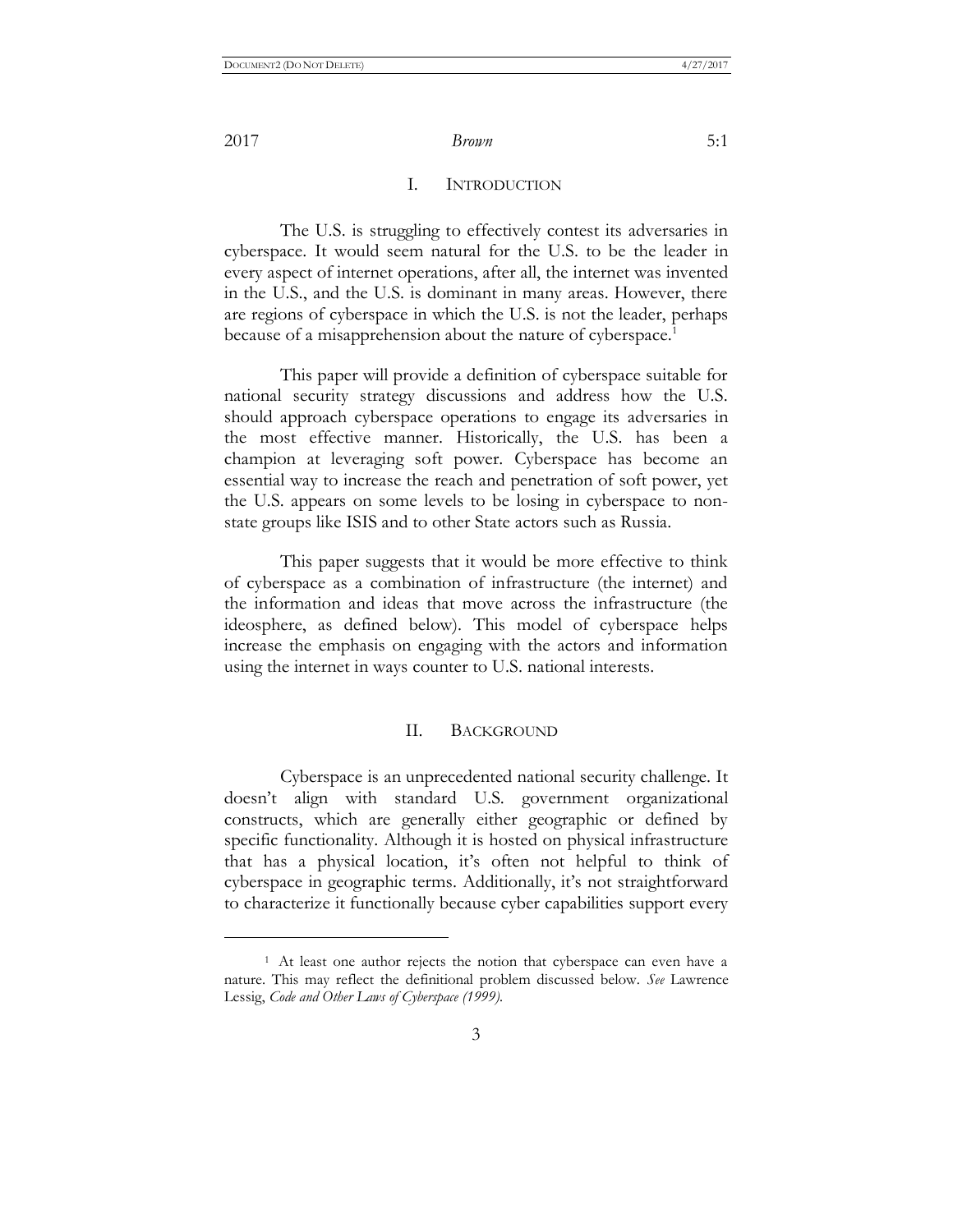#### 2017 *Penn State Journal of Law & International Affairs* 5:1

agency and activity, and enable adversary activities, as well as being the primary focus of some adversary missions.

U.S. strategy seems to put less emphasis to acting on information, rather, focusing on the physical elements of cyberspace.<sup>2</sup> Concentrating on the hardware and operating systems – basically the internet – rather than other elements of cyberspace requires confronting specific operational issues. The internet is, well, the internet.

Disabling or destroying hardware in one location may have transnational effects. It can raise sovereignty concerns for allies and others, and restrict the ability of the U.S. to operate, in addition to compromising intelligence equities. Perhaps most vexing though, disabling or destroying hardware raises questions of how to attribute those activities to individual actors. Engaging on *content* rather than *infrastructure* can limit these issues. To some extent the U.S. has begun to realize this, undertaking at least some discussion about engaging ISIS on both its ability to use the internet to communicate, and about changing the communications to alter the message.<sup>3</sup>

Infrastructure-focused strategy also represents a lost opportunity. Cyber operations aren't a particularly good method for asserting national interests directly because of the ancillary effects set out above, and because they tend to be packets of boutique capabilities that don't easily translate to large-scale operations. However, cyberspace is an ideal medium for the exercise of soft power.<sup>4</sup> Spreading ideals of freedom of speech, economic principles, and democratically-driven culture, for example, supports U.S. national security interests. As noted below, U.S. adversaries have

 $\overline{a}$ 

<sup>2</sup> *Infra.*

<sup>3</sup> Sanger, *U.S. Cyberattacks Target ISIS in a New Line of Combat*, N.Y. TIMES (Apr. 24, 2016), http://www.nytimes.com/2016/04/25/us/politics/us-directscyberweapons-at-isis-for-first-time.html?hp&action=click&pgtype=Homepage&cl ickSource=story-heading&module=first-column-region&region=top-news&WT.na  $v = top-news &_r=1.$ 

<sup>4</sup> Soft power is the ability to get what you want through attraction and persuasion rather than coercion or payments. It arises from the attractiveness of a country's culture, political ideals, and policies. Joseph S. Nye, Jr., *Soft Power* (2004) [*hereinafter* "Nye"], pp. 5-8.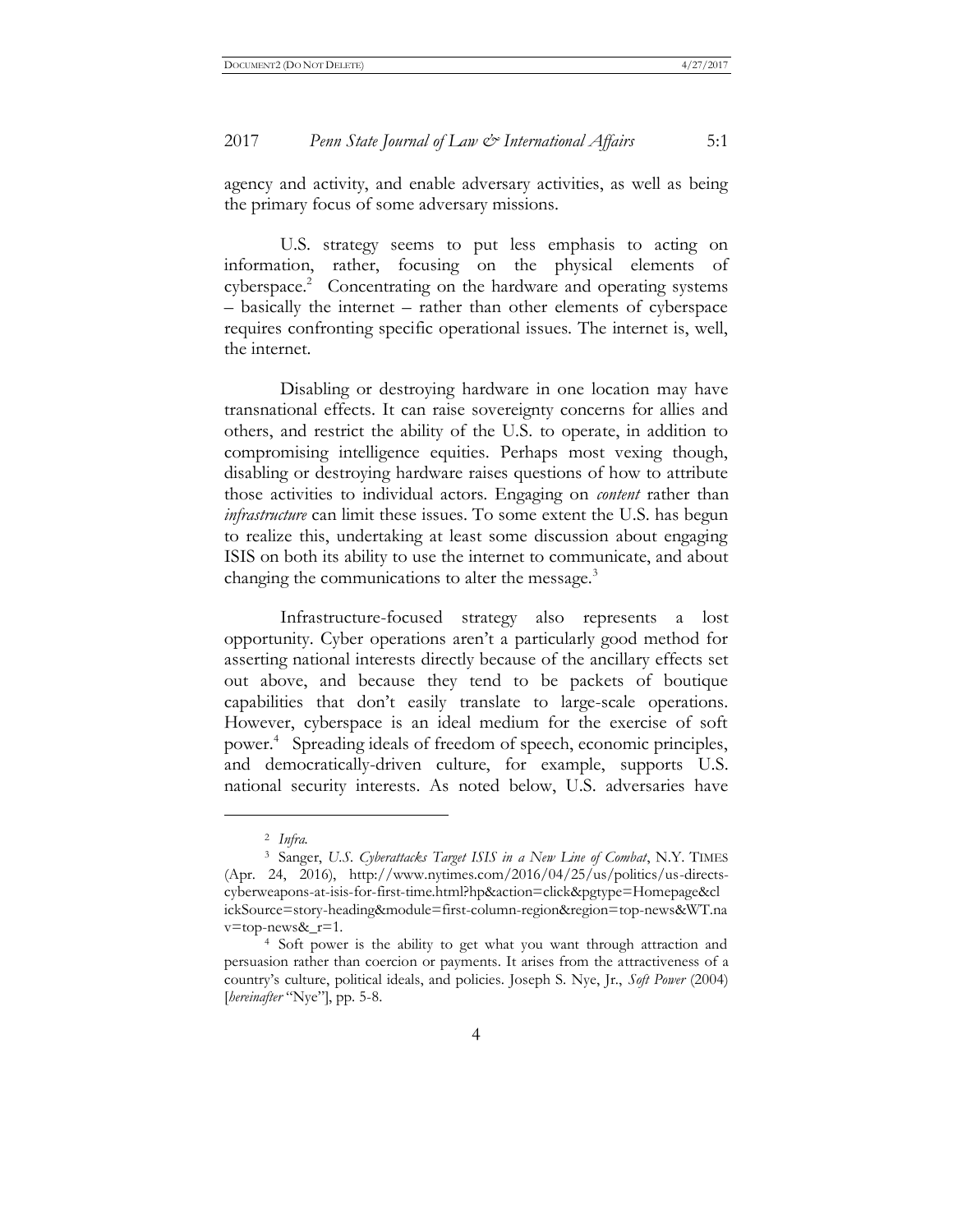been more effective at using this aspect of cyber power to maximize their interests, which often run contrary to those of the U.S. The U.S. should do more to close this divide.

#### III. RIVAL APPROACHES TO CYBERSPACE

Although the U.S. is skilled in cyber activity, its focus has been on espionage and, to a lesser extent, on military activity aimed at disrupting or damaging internet infrastructure. Focusing on cyber infrastructure for non-intelligence operations has placed the U.S. behind some of its rivals in important aspects of cyberspace. Set out below are three examples of approaches to the strategic use of cyberspace that largely focus on the content rather than the infrastructure, along with suggestions regarding how the U.S. might glean lessons from each.

#### A. China

 $\overline{a}$ 

The modern Chinese economy was built on commercial espionage.<sup>5</sup> The Chinese government has even gone so far as to formalize the strategy of stealing intellectual property to advance its economy, developing a branch of the PLA, Unit 61398, dedicated to cyber espionage. By stealing industrial secrets to advance its economic might, China is following a strategy modeled in the early days of the U.S. The U.S. has protested, but it is hard to ignore the historical irony of the situation. It was national policy in the early days of the American republic to acquire European technology by any means available, a policy that resulted in the U.S. emerging as the world's industrial leader.<sup>6</sup> For example, in 1789 Samuel Slater emigrated to the U.S., bringing with him an intimate knowledge of the Arkwright spinning frames that had transformed textile

<sup>5</sup> Joshua Philipp, *Hacking and Espionage Fuel China's Growth*, EPOCH TIMES (Sept. 10, 2015), http://www.theepochtimes.com/n3/1737917-investigative-report -china-theft-incorporated/.

<sup>6</sup> Doron Ben-Atar, *Trade Secrets: Intellectual Piracy and the Origins of American Industrial Power* (2004); Alexander Hamilton, *Report on the Subject of Manufactures* (Dec. 5, 1791), http://www.constitution.org/ah/rpt\_manufactures.pdf.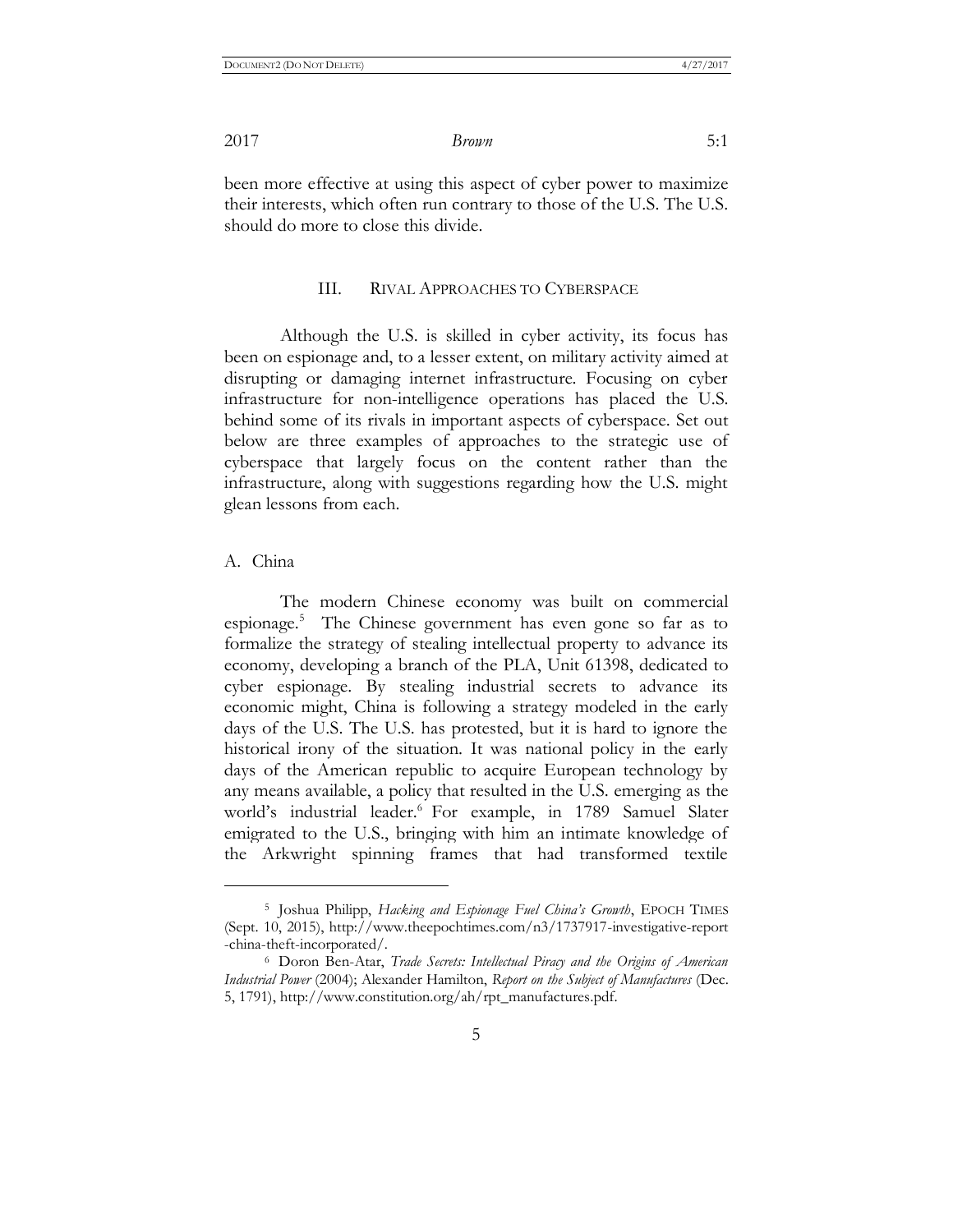#### 2017 *Penn State Journal of Law & International Affairs* 5:1

production in England. Using this knowledge, Slater set up the first water-powered textile mill in the U.S. Two decades later, the American businessman Francis Cabot Lowell talked his way into a number of British mills, and memorized the plans for the hi-tech Cartwright power loom.<sup>7</sup>

The U.S. and China agreed in 2015 not to engage in commercial espionage against each other, but there is doubt China will uphold its end of the bargain. If China violates the agreement the U.S. government may respond with economic and political action, but there is little that can be done by the U.S. to directly prevent Chinese commercial espionage. Attempts to defend against espionage have been less than completely successful. The U.S. government could respond in kind, stealing intellectual property and other commercial information from China through cyberspace – although U.S. industry is generally advanced compared to Chinese industry – so that course of action provides little gain.

For the U.S., the closest effective equivalent to Chinese action might be to remove the barriers for private citizens to strike back with cyber means as a response to being victimized by this type of action. Often called "hacking back," many companies have expressed frustration with ineffective government action in the area, and noted a willingness to use their own cyber expertise to retrieve stolen data, render it unusable, or simply to punish perpetrators by disrupting their networks. Government officials consistently note the dangers in this type of action.<sup>8</sup> If the U.S. decided to change course and allow self-help activity, it would have to consider amending several statutes prohibiting unauthorized access to both computers and data, at rest and in transit.<sup>9</sup> However, there seems to be little

<sup>7</sup> James Surowiecki, *Spy vs. Spy*, THE NEW YORKER (Jun. 9 & 16, 2014), http://www.newyorker.com/magazine/2014/06/09/spy-vs-spy-3.

<sup>8</sup> Craig Timberg, Ellen Nakashima & Danielle Douglas-Gabriel, *Cyberattacks trigger talk of 'hacking back*,' WASH. POST (Oct. 9, 2014), https://www. washingtonpost.com/business/technology/cyberattacks-trigger-talk-of-hackingback/2014/10/09/6f0b7a24-4f02-11e4-8c24-487e92bc997b\_story.html.

<sup>9</sup> These statutes include the *Computer Fraud & Abuse Act (CFAA)*, 18 U.S.C. §1030; the *Electronic Communications Privacy Act*, 18 U.S.C. §§ 2510-2521 and the *Stored Communications Act*, 18 U.S.C. §2701. CFAA, in particular, is considered by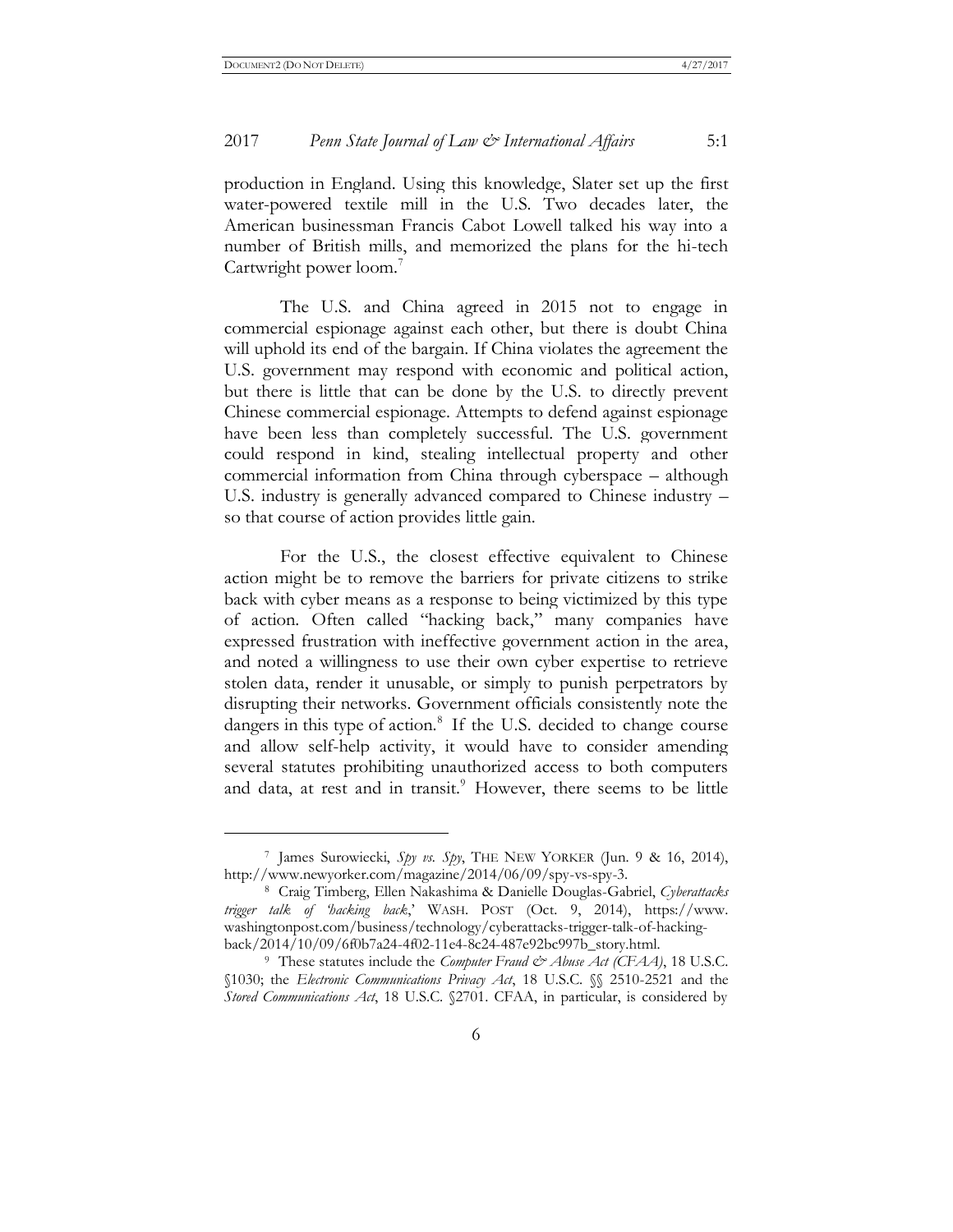appetite for this in Washington, and the U.S. has aggressively pursued criminal action for what might be seen as relatively minor violations of computer security statutes.<sup>10</sup>

#### B. ISIS

 $\overline{a}$ 

A non-state actor that has been active in cyberspace is ISIS.<sup>11</sup> ISIS has been successful at using social media to promote its message of violence and recruit members. Al Hayat, ISIS' media department, has released carefully choreographed, ideology-focused videos that have been called "Jihadi infomercials." <sup>12</sup> These videos present a message encouraging would-be Jihadists and foreign fighters to answer the call of duty. The videos feature foreign fighters appealing to their brothers to reject Western values and join the fight. This message provides a strong moral pull, appealing to the estranged and isolated, particularly in Western Europe and in the U.S.

ISIS spreads its message using a variety of social media, the most popular being Twitter and web forums. As ISIS advanced in its territorial acquisitions, it posted pictures of hundreds of massacred Iraqi soldiers on Twitter. The photos inspired horror and fear, which appeared to be the intended result. ISIS videos of beheadings and executions have been posted for maximum visibility. In a YouTube video uploaded in August of 2014 an Iraqi police chief was beheaded. His head was placed on his legs, and ISIS tweeted the picture with the words, "This is our football, it's made of skin." The photo included the hashtag #WorldCup, causing it to pop up in the news

some to be overly broad. *See* Electronic Frontier Foundation, https://www.eff.org/issues/cfaa.

<sup>10</sup> Mark Jaycox & Lee Tien, *Obama's Computer Security Solution is a Mishmash of Old, Outdated Policy Solutions*, ELECTRONIC FRONTIER FOUNDATION (Jan. 16, 2015), https://www.eff.org/deeplinks/2015/01/obamas-computer-security-solution-

mish-mash-old-outdated-policy-solutions; Doe, *FBI raids dental software researcher who discovered private patient data on public server*, DAILY DOT (May 27, 2016), http://www.dailydot.com/politics/justin-shafer-fbi-raid/.

<sup>&</sup>lt;sup>11</sup> The Islamic State in Iraq and Syria (ISIS) is also referred to as IS, ISIL, and Daesh.

<sup>12</sup> Jesse Singal, *Why ISIS Is So Terrifyingly Effective at Seducing New Recruits*, N.Y. MAGAZINE (Aug. 18, 2014), http://nymag.com/scienceofus/2014/08/howisis-seduces-new-recruits.html.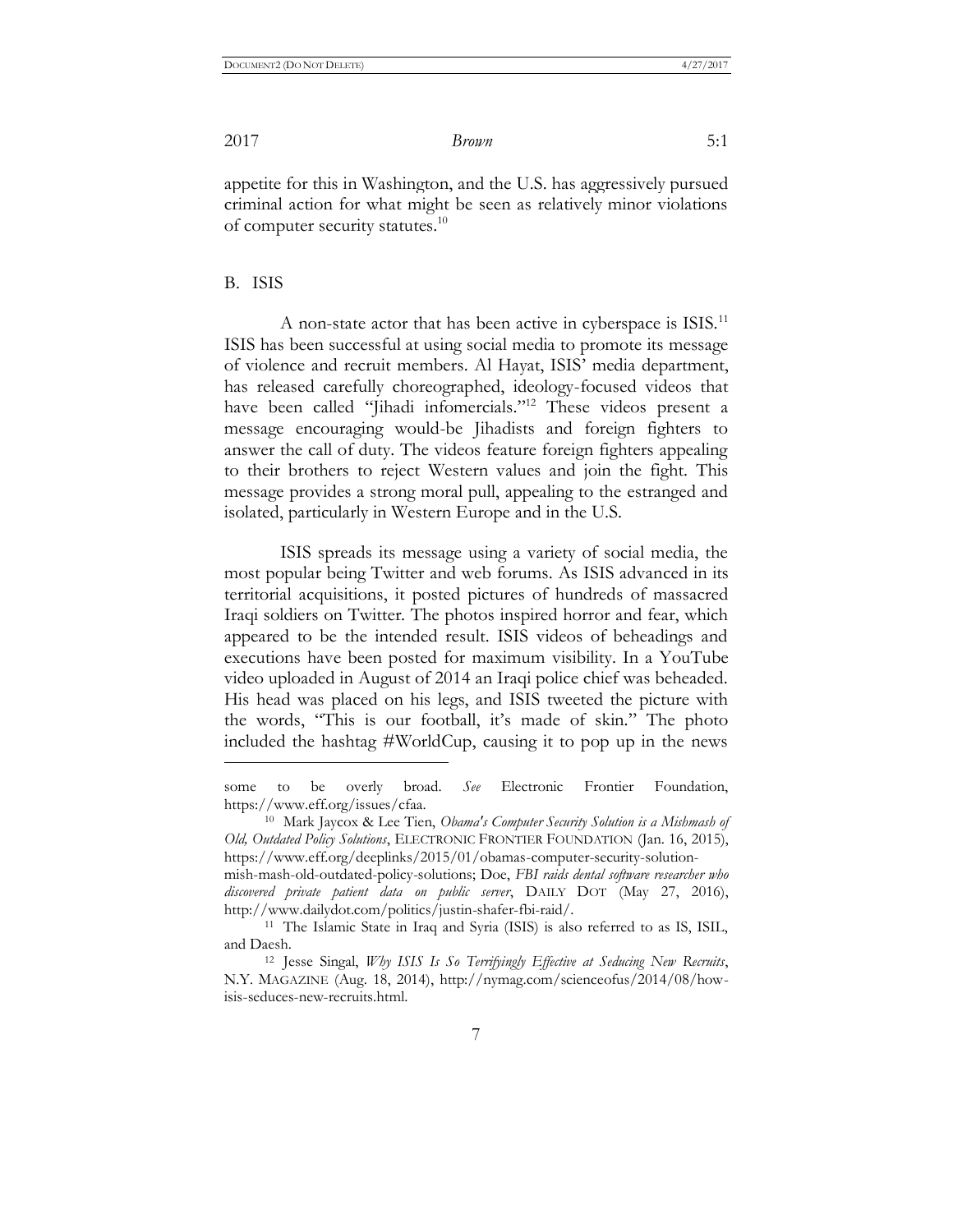#### 2017 *Penn State Journal of Law & International Affairs* 5:1

feeds of those following the hugely-popular soccer tournament in Brazil, ensuring millions of views.<sup>13</sup> ISIS also has foreign recruits use their personal Facebook and Twitter pages to report positive experiences about the movement, posting pictures of themselves apparently living wealthily in extravagant houses, showing the material upside to joining ISIS.<sup>14</sup>

The U.S. has tried to engage on social media, but at least with publicly disclosed programs, it has generated more embarrassment than success.<sup>15</sup> As a nation, the U.S. has generally been good at using soft power, even if it most often has been a happy byproduct of American business success rather than a planned government activity. During the Cold War, for example, East Germans were able to listen to American punk rock and dissident announcements on *Radio Glasnost*, which was run by private citizens.<sup>16</sup> This was an example of combining the natural attractiveness of Western culture with the power of private citizens to tailor the narrative to suit U.S. national security goals.

<sup>13</sup> Tomlinson & White, *This is our football, it's made of skin #World Cup: After posting sickening beheading video of Iraqi policeman, ISIS boast of slaughtering 1,700 soldiers*, DAILY MAIL (Jun. 13, 2014), http://www.dailymail.co.uk/news/article-2656905 /ISIS-jihadists-seize-two-towns-bear-Baghdad-U-S-tanks-helicopters-stolen-fleeing -western-trained-Iraqi-forces.html.

<sup>14</sup> Deborah Richards, *The Twitter jihad: ISIS insurgents in Iraq, Syria using social media to recruit fighters, promote violence*, AUSTRALIA BROADCASTING CORPORATION (Jun. 20, 2014), http://www.abc.net.au/news/2014-06-20/isis-using-social-mediato-recruit-fighters-promote-violence /5540474.

<sup>15</sup> Such as trumpeting the decision to deploy more U.S. troops to Iraq when that is one of the primary concerns of Muslims in the region. Elizabeth Cohen & Debra Goldschmidt, *Ex-terrorist explains how to fight ISIS online*, CNN (Dec. 21, 2015), http://www.cnn.com/2015/12/18/health/al-quaeda-recruiter-fight-isisonline/.

<sup>16</sup> Esme Nicholson, *The Cold War Broadcast That Gave East German Dissidents a Voice*, NPR (Nov. 8, 2014), http://www.npr.org/sections/parallels/2014/11/ 08/361160675/the-cold-war-broadcast-that-gave-east-german-dissidents-a-voice.

Radio and television from West Germany was quite effective at educating East German audiences on the benefits of the non-Communist world. Esther von Richthofen, *Bringing Culture to the Masses: Control, Compromise and Participation in the GDR* (2009), p. 103.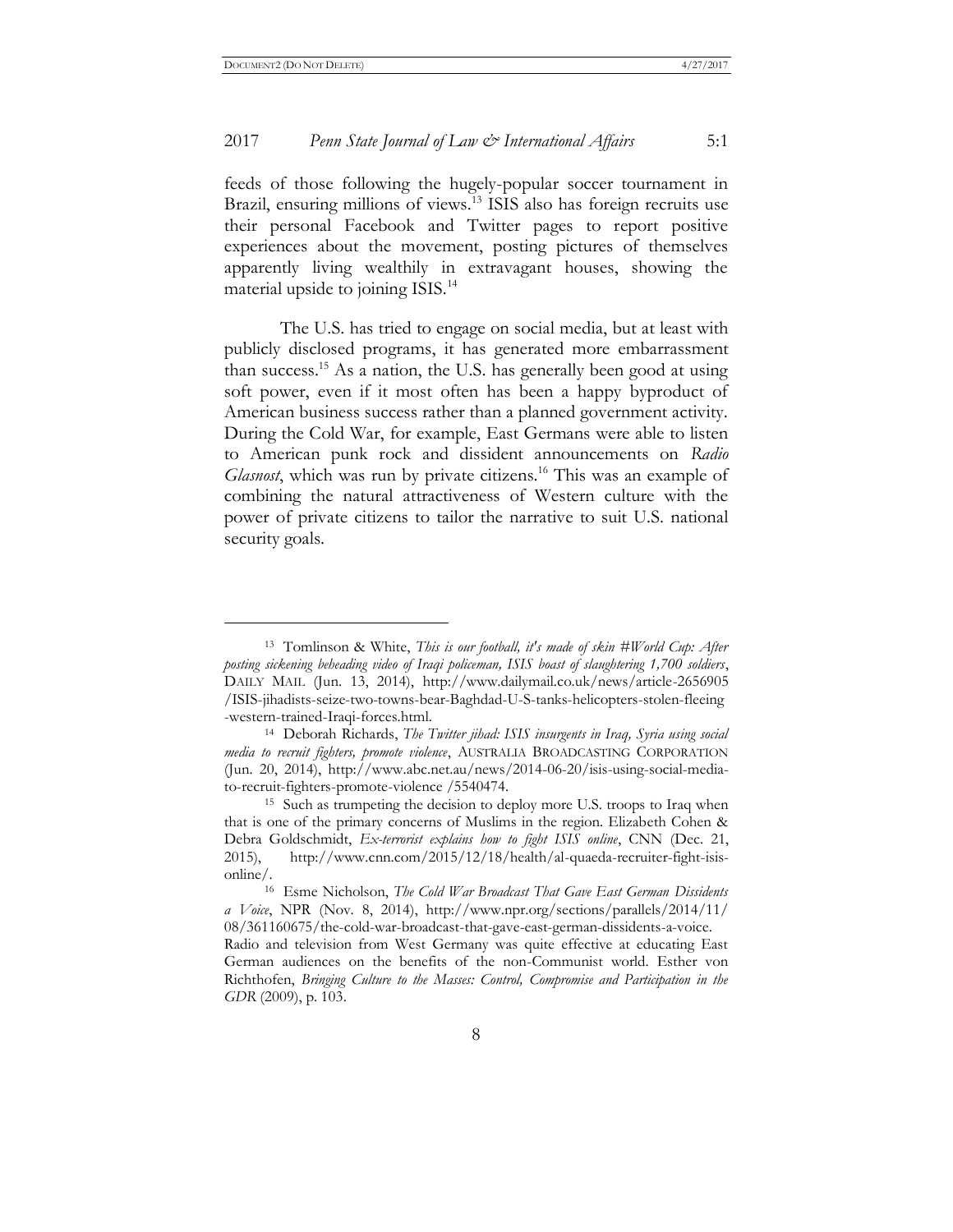The diverse population of the U.S., the production and international distribution of films and television programs, American domination in the music and sports scenes, and the availability of U.S. higher education to foreigners have all helped build an impressive machine for the U.S. to wield soft power.<sup>17</sup> Although this may not translate directly into advancing U.S. national interests, it does show the potential for spreading U.S.-based information effectively. This attraction to popular cultural has helped the U.S. achieve important foreign policy goals, such as reconstruction after WWII and victory in the Cold War.<sup>18</sup>

Unfortunately, the relative ability of the U.S. to project soft power seems to have diminished in the past several years. The U.S. has reduced its credibility in the Middle East by engaging in multiple conflicts there and demonstrating little cultural understanding.<sup>19</sup> The internet-enabled lower barrier to entry for news channels and information distribution has increased competition for the attention of the masses, and decreased the ease with which the U.S. can project its values. Official outlets in other States are more trusted by foreign countries, while U.S. official outlets are less trusted abroad than unofficial U.S. outlets.

To regain its soft power mojo, the U.S. must evolve, learning to use information to its advantage. It's easy to see, for example, how some stories could present a favorable contrast between the adversary's cause and Western values, e.g., reportage on ISIS killing male European jihadists who arrive in theater, and subjecting females who arrive to sexual slavery.<sup>20</sup> There is some hope on this front, as

 $\overline{a}$ 

<sup>17</sup> Nye, *supra* FN. 4, at Chap. 2.

<sup>18</sup> Nye, *supra* FN. 4, at 49-53.

<sup>19</sup> President George W. Bush's announcement of the "war on terror" and call for democratization of the Muslim world, for example, failed to engage with the local population and damaged U.S. soft power reserves. Nye, "The Future of Soft Power in U.S. Foreign Policy," in *Soft Power and US Foreign Policy* (2010), pp. 4- 7.

<sup>20</sup> Nadette de Visser, *ISIS Eats Its Own, Torturing and Executing Dutch Jihadists. Or Did It?*, DAILY BEAST (1 Mar. 2016), http://www.thedailybeast.com/articles/ 2016/03/01/isis-eats-its-own-torturing-and-executing-dutch-jihadists-or-didit.html; Sam Webb, "''A living hell': The grim fate that awaits British teenage girls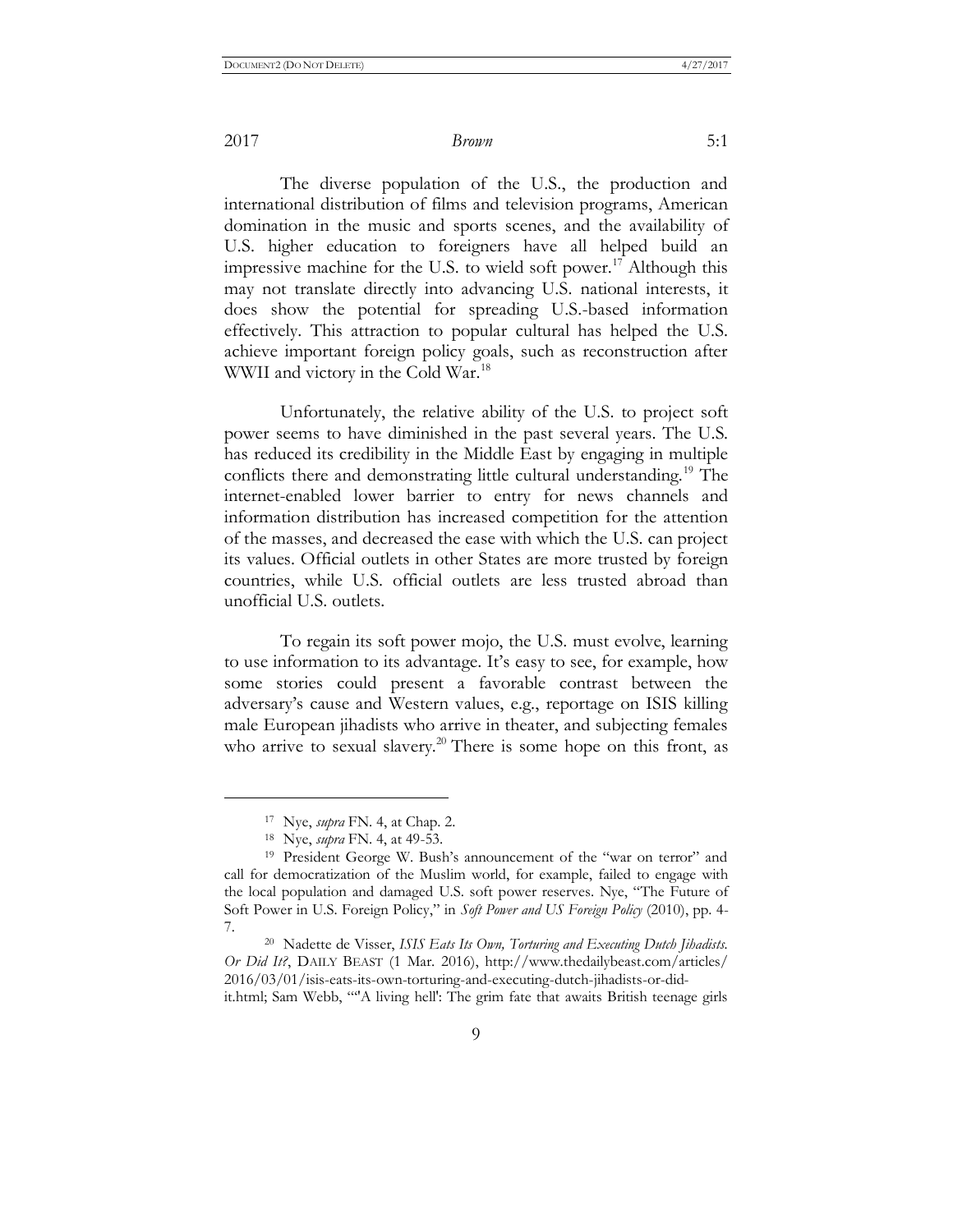#### 2017 *Penn State Journal of Law & International Affairs* 5:1

the U.S. Secretary of State met with Hollywood executives to discuss the impact on groups like ISIS of how the U.S. is portrayed in movies.<sup>21</sup>

In the absence of an effective U.S. government response to terrorist successes in cyberspace, and under pressure to do *something*, private companies have begun to step up their game. Notably, Google has developed a capability to redirect searches for terrorist information to pre-existing anti-terrorist material on YouTube.<sup>22</sup> It's too early to determine how effective the program will be.

This issue remains on the radar of strategic thinkers in the U.S. government, as well. Recently, the State Department began a new campaign to help slow recruitment efforts from extremist groups like ISIS. For example, under the new campaign, the U.S. has been shifting away from directly sending messages to potential ISIS recruits through the Center for Strategic Counterterrorism Communications (CSCC), as it proved to be ineffective.<sup>23</sup> The CSCC approach was ultimately abandoned after being reviewed by a team comprised of non-governmental individuals. The reviewers undoubtedly observed that it wasn't very effective to counter an organization that operates under the notion that Western governments are illegitimate with official statements from one of

believed to be joining ISIS," *Mirror* (Feb. 21, 2015), http://www.mirror.co.uk/news/uk-news/a-living-hell-grim-fate-5203372.

<sup>21</sup> Ryan Faughnder, *John Kerry meets with Hollywood studio executives to talk Islamic State*, L.A. TIMES (Feb. 16, 2016), http://www.latimes.com/entertainment /envelope/cotown/la-et-ct-john-kerry-hollywood-isis-20160216-story.html.

<sup>22</sup> Jack Detsch, *How Google aims to disrupt the Islamic State propaganda machine*, PASSCODE (Sept. 7, 2016), http://www.csmonitor.com/World/Passcode/2016/ 0907/How-Google-aims-to-disrupt-the-Islamic-State-propaganda-machine?cmpid =ema:nws:Daily%2520Newsletter%2520%2809-07-2016%29&utm\_source=Sailth ru&utm\_medium=email&utm\_campaign=20160907\_Newsletter:%20Daily&utm\_t erm=Daily.

<sup>23</sup> Executive Order 13584, *Developing an Integrated Strategic Counterterrorism Communications Initiative* (Sept. 9, 2011); Simon Cottee, *Why It's So Hard to Stop ISIS Propaganda*, THE ATLANTIC (Mar. 2, 2015), http://www.nationaldefensemagazine.or g/archive/2016/April/Pages/USProceedingwithNewStrategy toCounterISIL.aspx; Hayes Brown, "Meet The State Department Team Trying To Troll ISIS Into Oblivion," *Think Progress* (Sept. 18, 2014), http://thinkprogress.org/world/2014/ 09/18/3568366/think-again-turn-away/.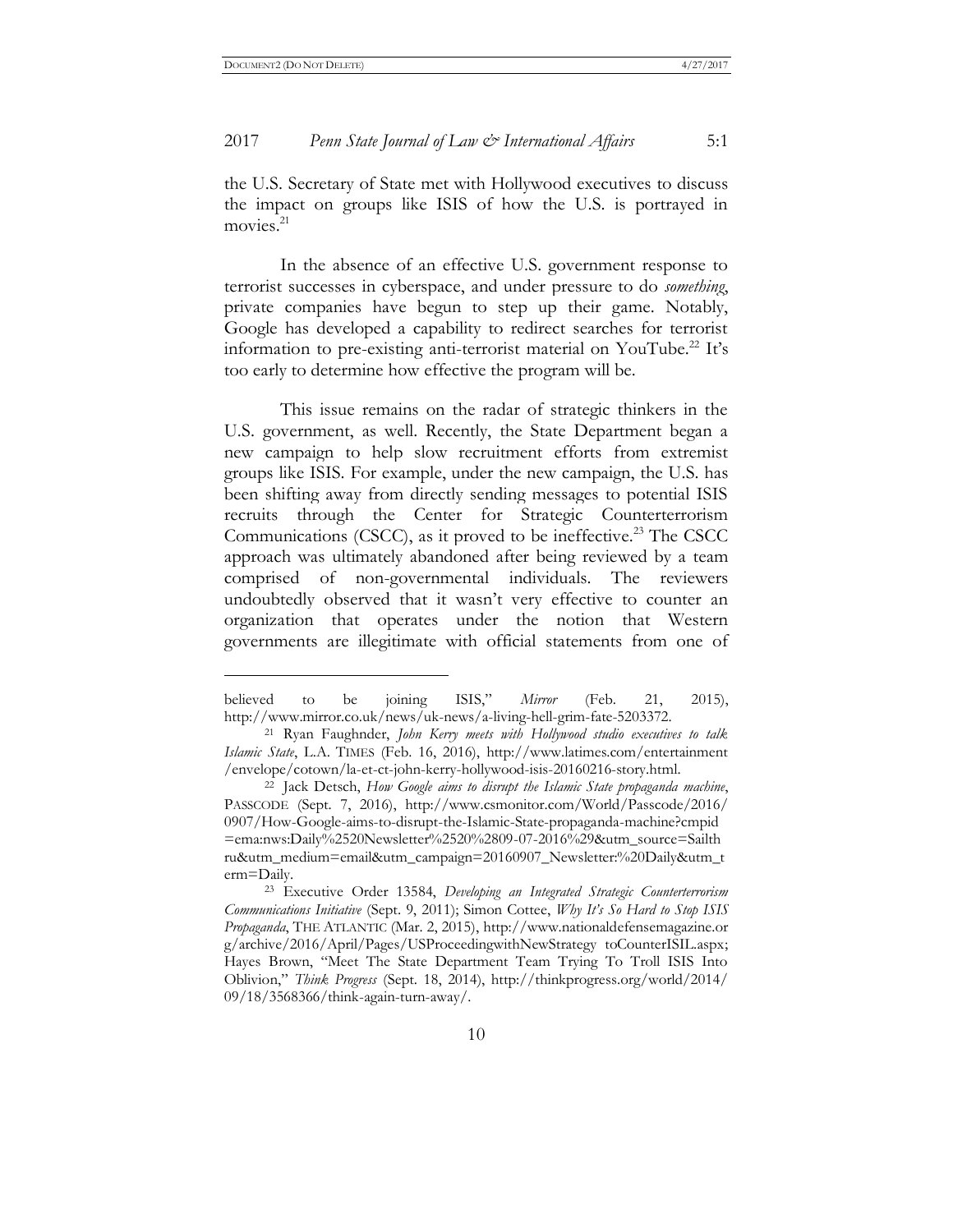those governments. One of the reviewers noted that '"it's not the U.S. government that's going to break the [Islamic State] brand. It's going to be third parties."' 24

Reloading, the Department of State has now created the Global Engagement Center (GEC), which is designed to enable partners in countries with a majority Muslim population to act as messengers, rather than the State Department delivering information directly.<sup>25</sup> The GEC is supposed to be the single entity in charge of coordinating social media engagement to counter terrorist organizations like ISIS. It promises to engage in "rigorous research and modern data analysis" as well as "create, develop and sustain effective positive alternative narratives consistent with U.S. policy objectives." <sup>26</sup> Unfortunately, while these are appropriate objectives, they seem inconsistent with maintaining rapid-fire engagement like that undertaken by motivated individuals supporting ISIS, who appear to receive little guidance from higher headquarters, but have managed to control the narrative.<sup>27</sup>

Favorable facts must reach the targeted populations quickly to make a difference, however: "Falsehood flies, and the Truth comes limping after it." <sup>28</sup> Information programs encumbered by a cautious bureaucratic process will never be timely enough to make much of a difference. Crowdsourcing appears to be superior to government in every aspect of internet engagement.<sup>29</sup> However, it is

 $\overline{a}$ 

<sup>24</sup> Greg Miller, *Panel casts doubt on U.S. propaganda efforts against ISIS*, WASH. POST (Dec. 2, 2015),

https://www.washingtonpost.com/world/national-security/panel-castsdoubt-on-us-propaganda-efforts-against-isis/2015/12/02/ab7f9a14-9851-11e5- 94f0-9eeaff906ef3\_story.html?postshare=901449106173651&tid=ss\_tw.

<sup>25</sup> E.O. 13721, *Developing an Integrated Global Engagement Center To Support Government-wide Counterterrorism Communications Activities Directed Abroad* (Mar. 14, 2016), http://www.jurist.org/documents/executiveorders/13721.php.

<sup>26</sup> *Id.*

<sup>27</sup> Philip Kapusta, *The Gray Zone*, SPECIAL WARFARE (Oct.-Dec. 2015 (p. 22), http://www.soc.mil/swcs/SWmag/archive/SW2804/October%202015%20 Special%20Warfare.pdf.

<sup>28</sup> Attributed to Jonathan Swift (1710).

<sup>29</sup> Ariana Eunjung Cha, *What Yelp can tell you about a hospital that official ratings can't*, WASH. POST (Apr. 5, 2016), https://www.washingtonpost.com/news/toyour-health/wp/2016/04/05/going-to-the-hospital-read-the-yelp-reviews-first/.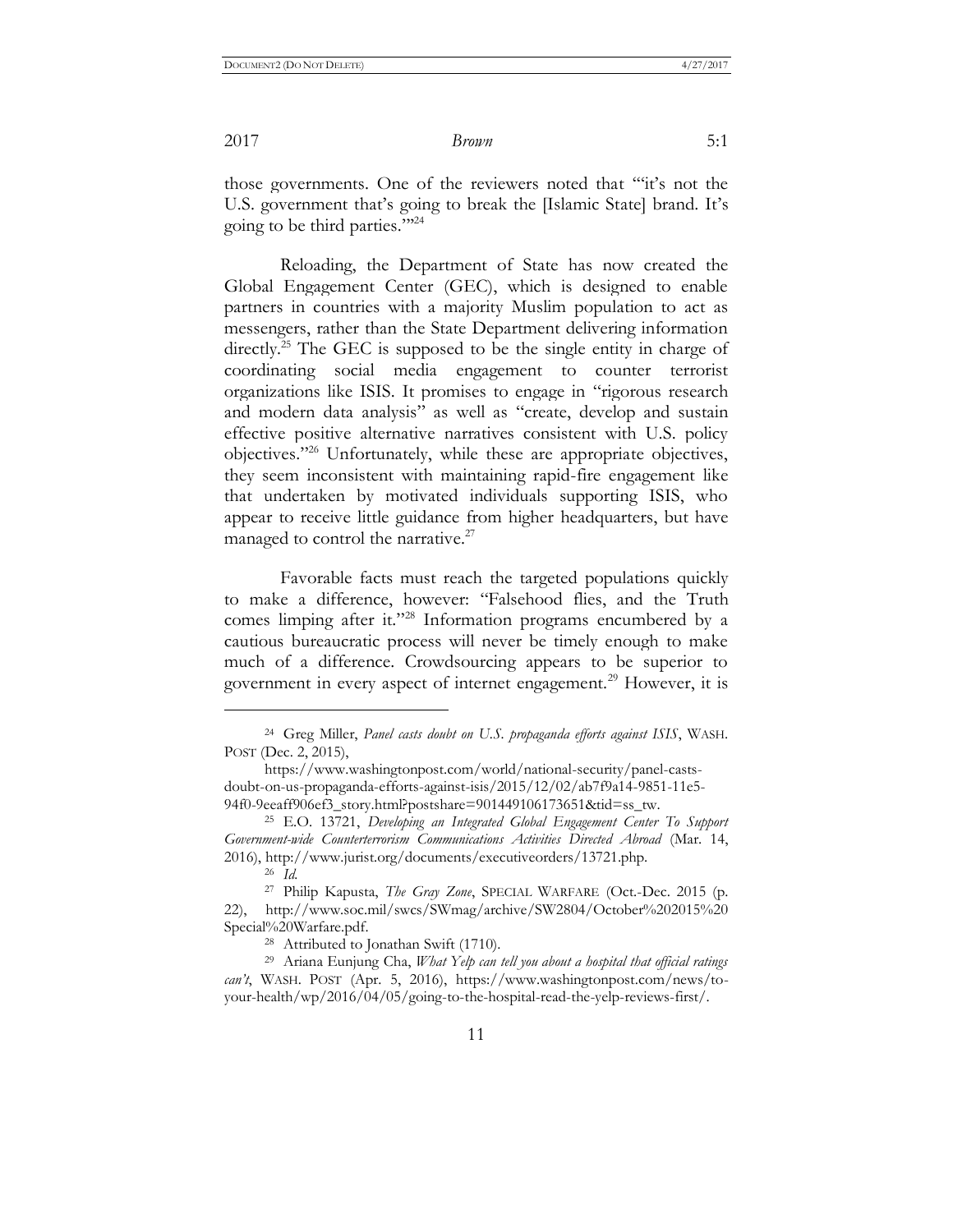#### 2017 *Penn State Journal of Law & International Affairs* 5:1

not clear that the State Department understands the importance of nongovernmental involvement.

An additional issue with government agencies disseminating information involves the restrictions setforth in the *Smith-Mundt Act,* which prohibits the domestic distribution of public diplomacy information.<sup>30</sup> *Smith-Mundt* has been interpreted broadly inside the government as prohibiting the dissemination of information by means that *might* be seen by Americans.<sup>31</sup> This creates a difficult standard when the material is online and anyone in the world could potentially see those materials. The federal government shouldn't be attempting to influence U.S. audiences, but when this type of guidance is broadly interpreted it ignores the reality of cyberspace. The result renders U.S. information efforts impotent and cedes the field to terrorists who then control the narrative, unopposed.

Even though *Smith-Mundt* was amended in 2013 to address this issue, it remains unclear how the law will be interpreted going forward.<sup>32</sup> There appears to be residual resistance to distributing information by cyber means because of the potential exposure of American citizens.<sup>33</sup> As a fully realized democratic society, the U.S. is especially concerned about maintaining a reputation for truthfulness in the government. That is not true of every U.S. competitor.

<sup>30</sup> Matt Armstrong has written extensively on *Smith-Mundt*, for example at *Smith-Mundt Modernization Act of 2012 Introduced in House*, MOUNTAINRUNNER (May 17, 2012), https://mountainrunner.us/2012/05/smith-mundt-modernization-ac/.

<sup>&</sup>lt;sup>31</sup> It's unclear at this point whether or when practice will change to match the change in the law.

<sup>32</sup> Mick West, *Debunked: 2013 NDAA Thornberry amendment, domestic propaganda, disinformation*, METABUNK.ORG (May 21, 2012), https://www.metabunk.org/debunked-2013-ndaa-thornberry-amendmentdomestic-propaganda- disinformation.t592/.

<sup>33</sup> Nafeez Ahmed, *Your Government Wants to Militarize Social Media to Influence Your Beliefs*, MOTHERBOARD (Nov. 14, 2016), http://motherboard.vice.com/read/ your-government-wants-to-militarize-social-media-to-influence-your-beliefs.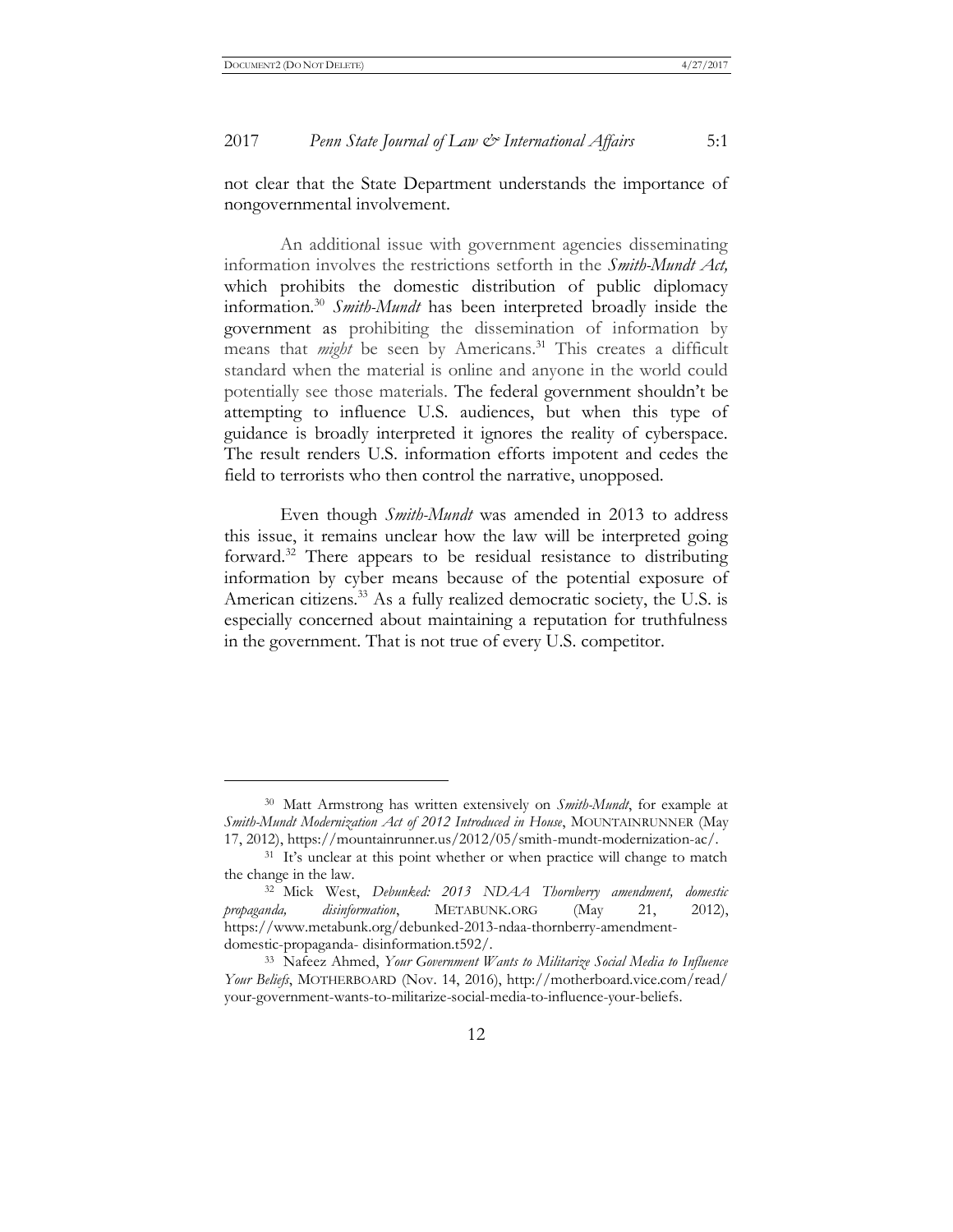C. Russia

 $\overline{a}$ 

The Russians are masters of using cyberspace to advance their information agenda. Russia leverages disinformation on an industrial scale, for example, by spreading misleading claims about Sweden's stockpiling of nuclear weapons, stating that nuclear weapons on a Turkish base were at risk, by persistently denying the presence of Russian troops in Ukraine, and most recently, by leading a misinformation campaign during the 2016 U.S. presidential election.<sup>34</sup> In addition, they have been comfortable allowing, even encouraging, private citizens to engage in offensive cyber activities when they coincide with national interests.<sup>35</sup>

Russia's willingness to engage the private sector in this fashion is one reason that it has been able to remain at the forefront of cybersecurity operationally and diplomatically. Other States have been less willing to take this step. In fact, despite Russia's success with this tactic, the U.S. and other Western countries do everything they can to prevent private actors from engaging in offensive cyber activities. This is reminiscent of continental Europe's reaction to England's mastery of the 14th century's super-weapon, the longbow.

England adopted the use of the longbow early in its history. From the beginning, it was clear the longbow's range and penetration power was superior to those of other weapons of its time. Longbows put crossbows to shame, being only a fraction of the cost, with a much greater firing speed and range. It was a perfect, inexpensive

13

<sup>34</sup> Neil MacFarquhar, *A Powerful Russian Weapon: The Spread of False Stories*, N.Y. TIMES (Aug. 28, 2016), http://www.nytimes.com/2016/08/29 /world/europe/russia-sweden-disinformation.html?\_r=1; Shane Harris, "Clinton Foundation: Those *Hacked Files' Aren't Ours*, DAILY BEAST (Oct. 4, 2016), http://www.thedailybeast.com/ articles/2016/10/04/clinton-foundation-thosehacked-files-aren-t-ours.html; *U.S. was reportedly more prepared for Russian cyber attacks than disinfomation campaign*, REUTERS (Dec. 20, 2016), https://venturebeat.com/2016 /12/20/u-s-was-reportedly-more-prepared-for-russian-cyber-attacks-thandisinformation-campaign/.

<sup>35</sup> *See* Allen & Leeson, *infra* note 33; Levi Maxey, *Cyber Proxies: A Central Tenet of Russia's Hybrid Warfare*, THE CIPHER BRIEF (Feb. 24, 2017), https://www.thecipherbrief.com/article/tech/cyber-proxies-central-tenet-russiashybrid-warfare-1092.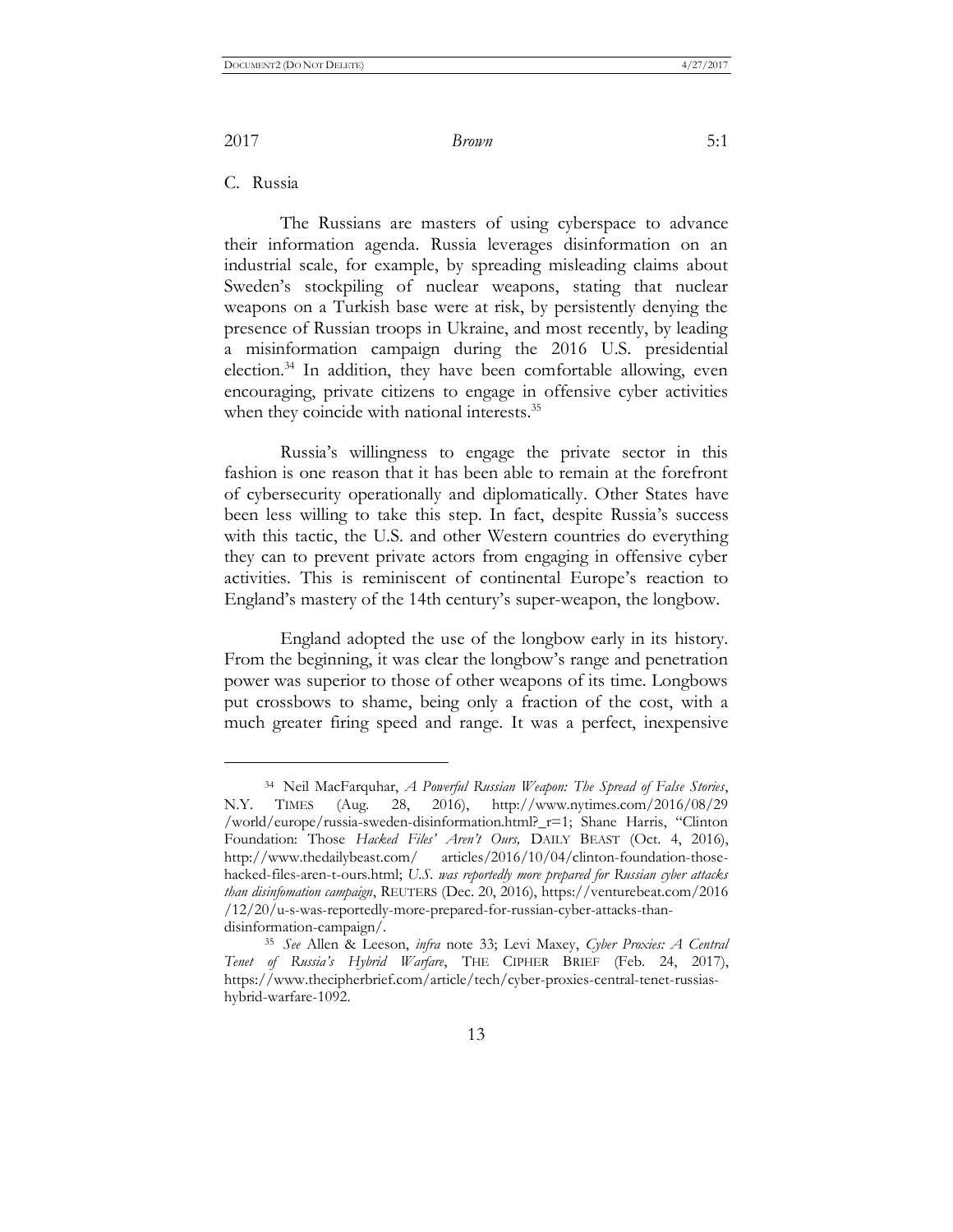#### 2017 *Penn State Journal of Law & International Affairs* 5:1

weapon for peasants, as it was basically a stick of wood. Masses of peasants armed with longbows were so critical to the defense of the realm that Edward I prohibited all manner of sport among the peasantry except archery, and Edward III made weekly archery practice obligatory, banning other forms of competing activities.<sup>36</sup> Henry VIII compelled longbow ownership and also prohibited activities that competed with the mandatory longbow practice.<sup>37</sup> The result of making archery the only lawful recreational activity for decades was a large mass of superbly capable "special forces" available to the king. England's domination in this field was complete.

England basically maintained its monopoly on longbow use for one hundred and fifty years. This wasn't because wood and peasants were in short supply elsewhere, nor because other rulers didn't know how effective the longbow was, but because other kingdoms lacked the political stability to trust such a powerful weapon in the hands of the rabble.<sup>38</sup> England was favored with the political stability that gave it confidence to encourage a talented and armed population. The opportunity to "crowd-source" longbow techniques and skills significantly improved England's military capability. Currently, Russia is employing a similar strategy in the case of hacking skills.

Although it may not be the most stable State in the world, Russia has enough national coherence that it has allowed a number of private citizens to practice with powerful cyber tools. Russia's level of comfort with its political stability and unity has allowed it to leverage the power of private citizens to perfect the use of a powerful weapon. This hasn't given Moscow a monopoly on cyber weaponry, but has provided a different element to its cyber strategy, meriting

 $\overline{a}$ 

<sup>36</sup> Douglas W. Allen & Peter T. Leeson, *Institutionally Constrained Technology Adoption: Resolving the Longbow Puzzle*, THE J. OF L. & ECON. (2015) [*hereinafter* "Allen & Leeson"] p. 683, 688, http://www.peterleeson.com/Longbow.pdf.

<sup>37</sup> Allen & Leeson, p. 689.

<sup>38</sup> England's longbow dominance lasted from about 1332-1428. Allen & Leeson, pp. 683-684.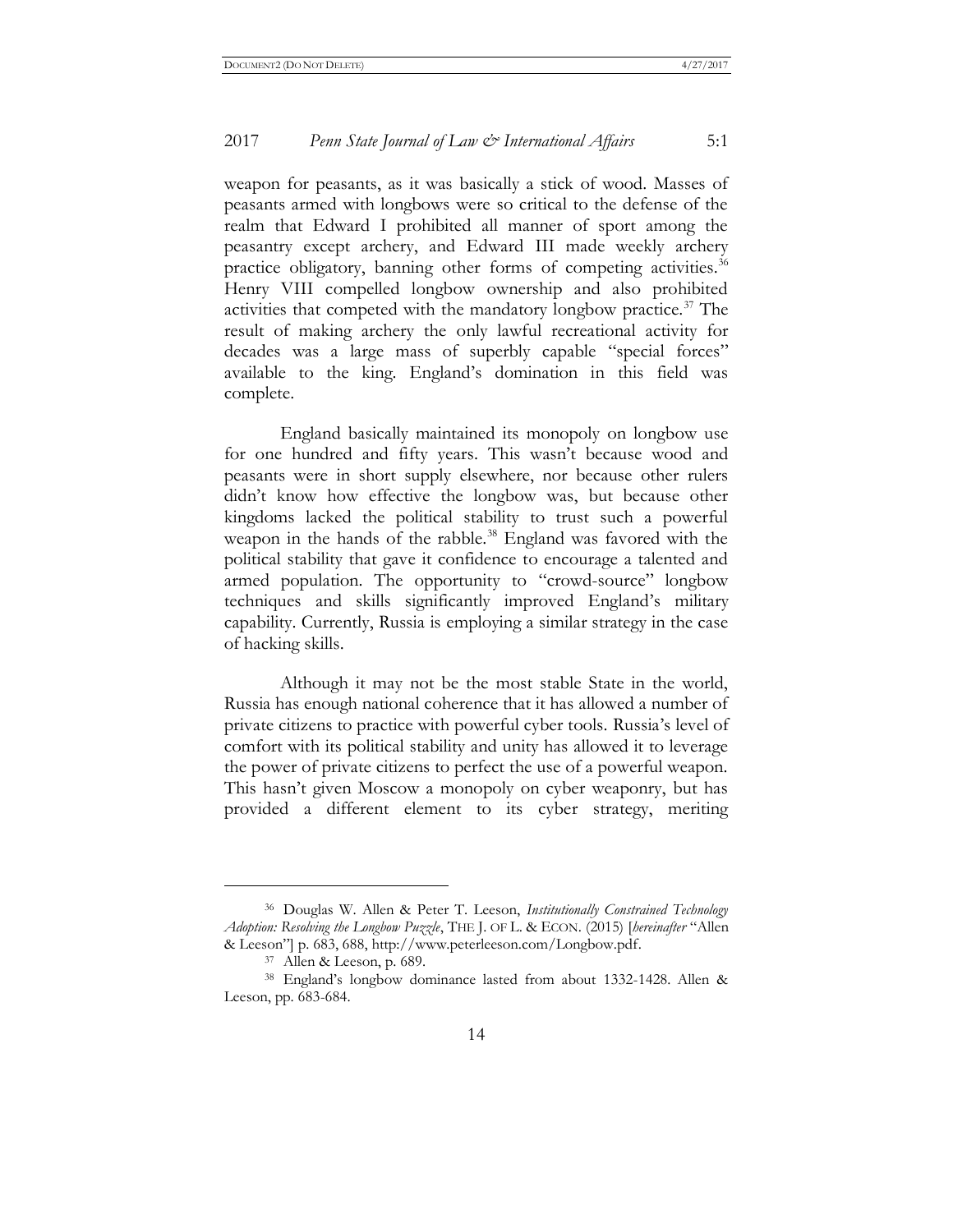#### 2017 *Brown* 5:1

comparison with the English longbow model.<sup>39</sup> Cyber criminals are allowed to hone their hacking skills and their hacking tools, using both for the advancement of outward-directed criminal enterprises. Russia allows this broad access to a powerful means of warfare, resulting in the development of a trained cadre of cyber operators with ever-improving tools. While Russia must accept the inherent risk that this cyber capability could be turned against the regime's interest, it can also avail itself of this force when the nationalist sentiment can be employed to in advance State interests. The Kremlin is in a position to purchase the loyalty of these groups by acquiescing in the commission of cyber crime, creating a shared interest.<sup>40</sup>

In addition to leveraging patriotic feelings and private cyber expertise, Russia actively manipulates social media for its national security purposes, both internally and abroad. For example, people are hired to post negative comments about anti-Russia articles online, and do the opposite for pro-Russia articles, with the intent to overwhelm rational discourse on Western media sites.<sup>41</sup> These Russian professionals have also used Twitter falsely to report an oil spill and an Ebola outbreak in the U.S., perhaps testing a capability to manipulate public opinion and create confusion and mistrust. $42$ Even if these false messages reach only a relatively small number of people, social networks have an extraordinary power to convince people and manipulate opinion.<sup>43</sup>

<sup>&</sup>lt;sup>39</sup> Trend Micro increasingly observes hackers' relationships with official authorities and their participation in conflicts. Max Goncharov, *Russian Underground 2.0*, TREND MICRO (2015), http://www.trendmicro.fr/media/wp/russianunderground-2-0-wp-en.pdf.

<sup>40</sup> Mathew J. Schwartz, *Russian Cybercrime Rule No. 1: Don't Hack Russians*, BANK INFO SECURITY (Sept. 14, 2015), http://www.bankinfosecurity.com/blogs/russian-cybercrime-rule-no-1-dont-hackrussians-p-1934.

<sup>41</sup> Daisy Sindelar, *The Kremlin's Troll Army*, THE ATLANTIC (Aug. 12, 2014), http://www.theatlantic.com/international/archive/2014/08/the-kremlins-trollarmy/375932/.

<sup>42</sup> Adrian Chin, *The Agency*, N.Y. TIMES MAG. (Jun. 2, 2015), http://www.nytimes.com/2015/06/07/magazine/the-agency.html?\_r=0.

<sup>43</sup> *The Social-Network Illusion That Tricks Your Mind*, MIT TECH. REV. (Jun. 30, 2015), https://www.technologyreview.com/s/538866/the-social-network-illusion-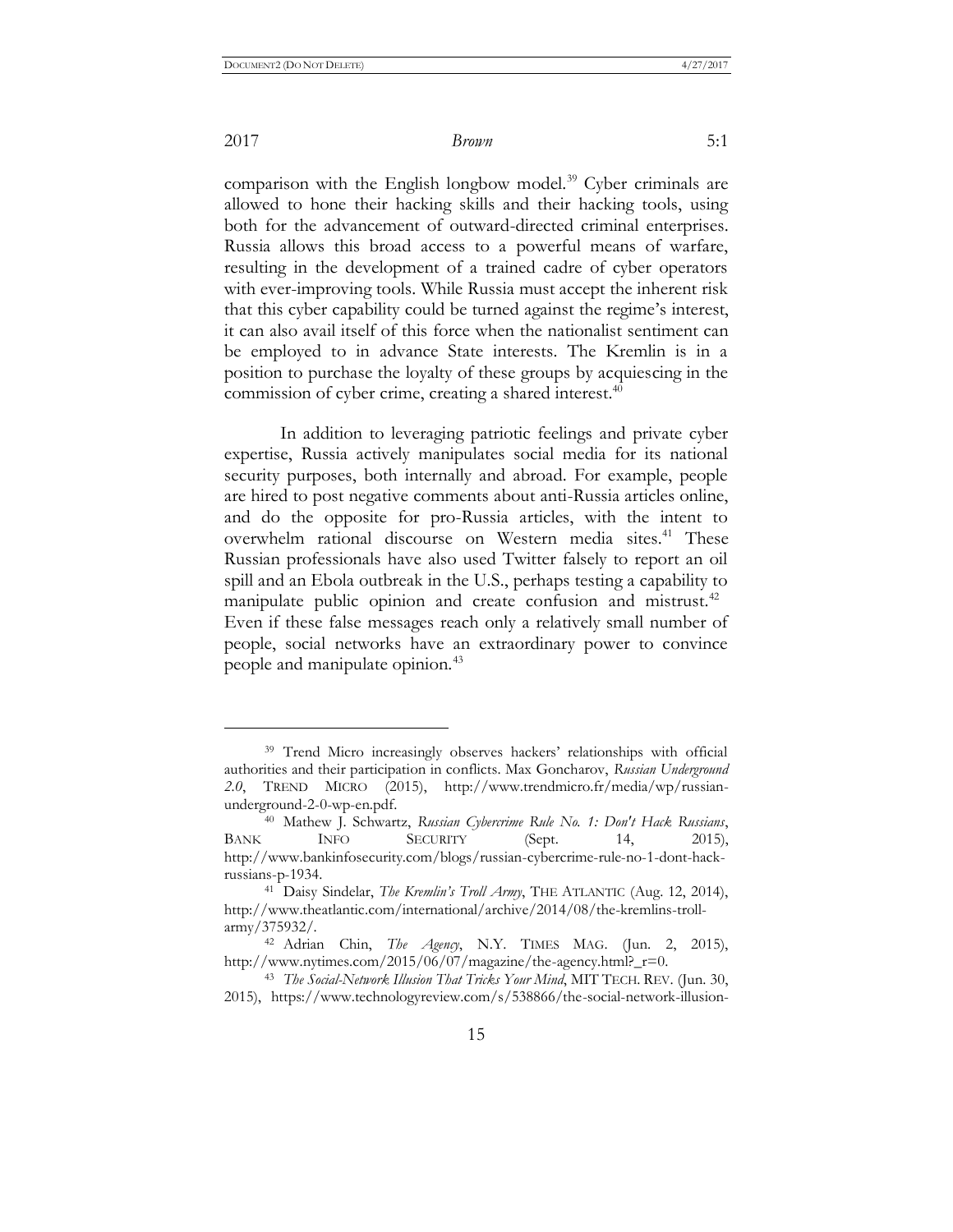#### 2017 *Penn State Journal of Law & International Affairs* 5:1

The U.S. might learn from Russia's use of both social media and private actors. The distinction between the way ISIS uses social media and the way Russia does is that ISIS reports its activities, however mortifying they are, and attempts to spin its own situation to look enticing to recruits. Russia uses social media outlets to manipulate public opinion in ways that aren't apparent, and using means that aren't easily attributable to Moscow. There is evidence that U.S. companies manipulate the news to benefit their perceived interests, as well, so it isn't as if this technique is unknown inside the U.S., it just doesn't appear to be used by the government.<sup>44</sup>

Although the U.S. has been reluctant to employ the "cyber longbow" like the Russians have, there are plenty of examples of private citizens performing useful national security work merely as an unplanned collateral result of acts of conscience or activism. People around the globe have joined to oppose ISIS online, both as individuals and as part of groups like Ghost Sec.<sup>45</sup> Some are actively engaging; others are taking good citizen-type actions such as

that-tricks-your-mind/; Sean Gallagher, *Air Force research: How to use social media to control people like drones*, ARS TECHNICA (Jul 17, 2014),

http://arstechnica.com/information-technology/2014/07/air-force-research-howto-use-social-media-to-control-people-like-drones/.

<sup>44</sup> Michael Nunez, *Former Facebook Workers: We Routinely Suppressed Conservative News*, GIZMODO (May 9, 2016), http://gizmodo.com/formerfacebook-workers-we-routinely-suppressed-conser-1775461006; Reena Flores, *Hillary Clinton Google suggestions accused of favoring candidate*, CBS NEWS (Jun. 11, 2016), http://www.cbsnews.com/news/hillary-clinton-google-suggestions-accused-

favoring-candidate-election-2016/. As noted in the article, Google denies manipulating the results.

<sup>45</sup> Shashank Shekhar, *Desi hackers join cyber war on ISIS: 'Hacktivist' group Anonymous says 1,000 Indians are sniffing out jihadi Twitter accounts and websites*, DAILY MAIL INDIA (Nov. 25, 2015), http://www.dailymail.co.uk/indiahome/indianews/article-3334089/Desi-hackersjoin-cyber-war-ISIS-Hacktivist-group-Anonymous-says-1-000-Indians-sniffingjihadi-Twitter-accounts-websites.html; Jack Smith IV, *Anonymous Divided: Inside the Two Warring Hacktivist Cells Fighting ISIS Online*, TECH.MIC (December 04, 2015), http://mic.com/articles/129679/anonymous-vs-isis-how-ghostsec-and-ghostsecurity-group-are-targeting-terrorists#.tEWnKSnXD.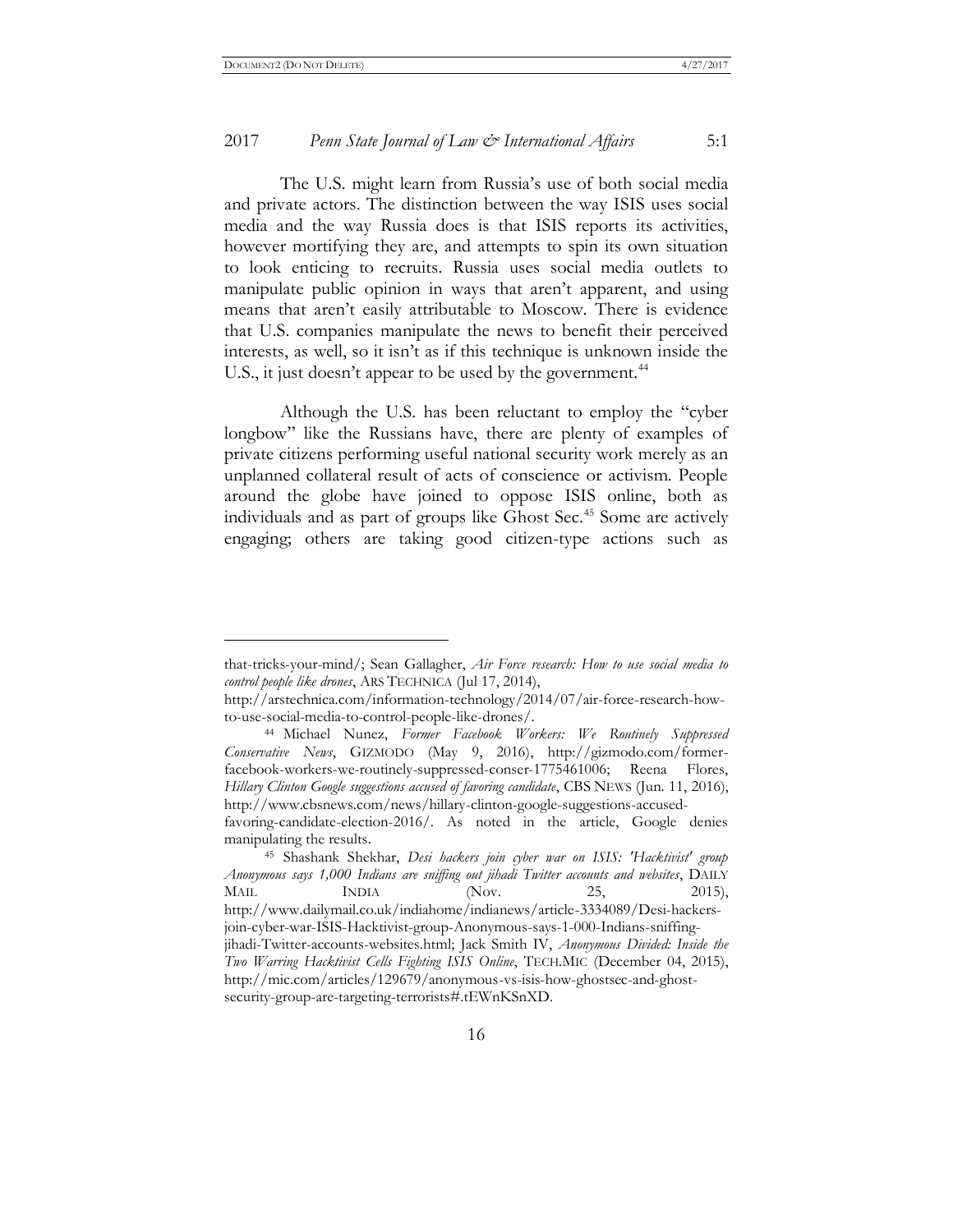2017 *Brown* 5:1

reporting Twitter accounts that support terrorist activities. Terrorist attacks in Paris motivated many online to strike back at ISIS.<sup>46</sup>

Individual actions aren't limited to opposing terrorist groups. Hackers have lashed out at China in support of pro-democracy protesters in Hong Kong.<sup>47</sup> The hacker group Anonymous released information about drug-related corruption in Mexico, after finding government action there ineffective.<sup>48</sup> Anonymous also decided to support protests in support of democracy in Hong Kong, taking down thirty government sites.<sup>49</sup> Additionally, a group called the Elves works to counter Kremlin trolls who spread propaganda and disinformation about Lithuania.<sup>50</sup> Child pornography has also become

<sup>46</sup> Andrew Blake*, #OpISIS and #OpParis: Anonymous hacktivists to retaliate against ISIS after Paris attacks*, WASH. TIMES (Nov. 16, 2015), http://www.washingtontimes.com/news/2015/nov/16/opisis-and-opparisanonymous-hacktivists-to-retali/; Swati Khandelwal, "#ParisAttacks"

Anonymous declares War on ISIS: 'We will Hunt you Down!,'" *Hacker News* (Nov. 16, 2015), http://thehackernews.com/2015/11/parisattacks-anonymous-isis.html; David Goldman & Mark Thompson, "Anonymous blocks jihadist website in retaliation for Charlie Hebdo attack," *CNN* (Jan. 12, 2015) http://money.cnn.com/2015/01/11/technology/security/anonymous-charliehebdo/.

<sup>47</sup> Mary-Ann Russon, *Anonymous brings down 30 Chinese government websites to support Hong Kong protesters*, INT'L. BUS. TIMES (Apr. 13, 2015), http://www.ibtimes.co.uk/anonymous-brings-down-30-chinese-governmentwebsites-support-hong-kong-protesters-1496069.

<sup>48</sup> Rodrigo Bijou, *Governments don't understand cyber warfare. We need hackers*, TED

<sup>(</sup>Dec. 2015), https://www.ted.com/talks/rodrigo\_bijou\_governments\_don\_t\_ understand\_cyber\_warfare\_we\_need\_hackers/transcript?language=en.

<sup>49</sup> Mary-Ann Russon, *Anonymous brings down 30 Chinese government websites to support Hong Kong protesters*, INT'L BUS. TIMES (Apr. 13, 2015), http://www.ibtimes.co.uk/anonymous-brings-down-30-chinese-governmentwebsites-support-hong-kong-protesters-1496069.

<sup>50</sup> Michael Weiss, *The Baltic Elves Taking on Pro-Russian Trolls*, DAILY BEAST (Mar. 20, 2016), http://www.thedailybeast.com/articles/2016/03/20/the-balticelves-taking-on-pro-russian-trolls.html. The group has been compared to the resistance fighters in the region during WWII.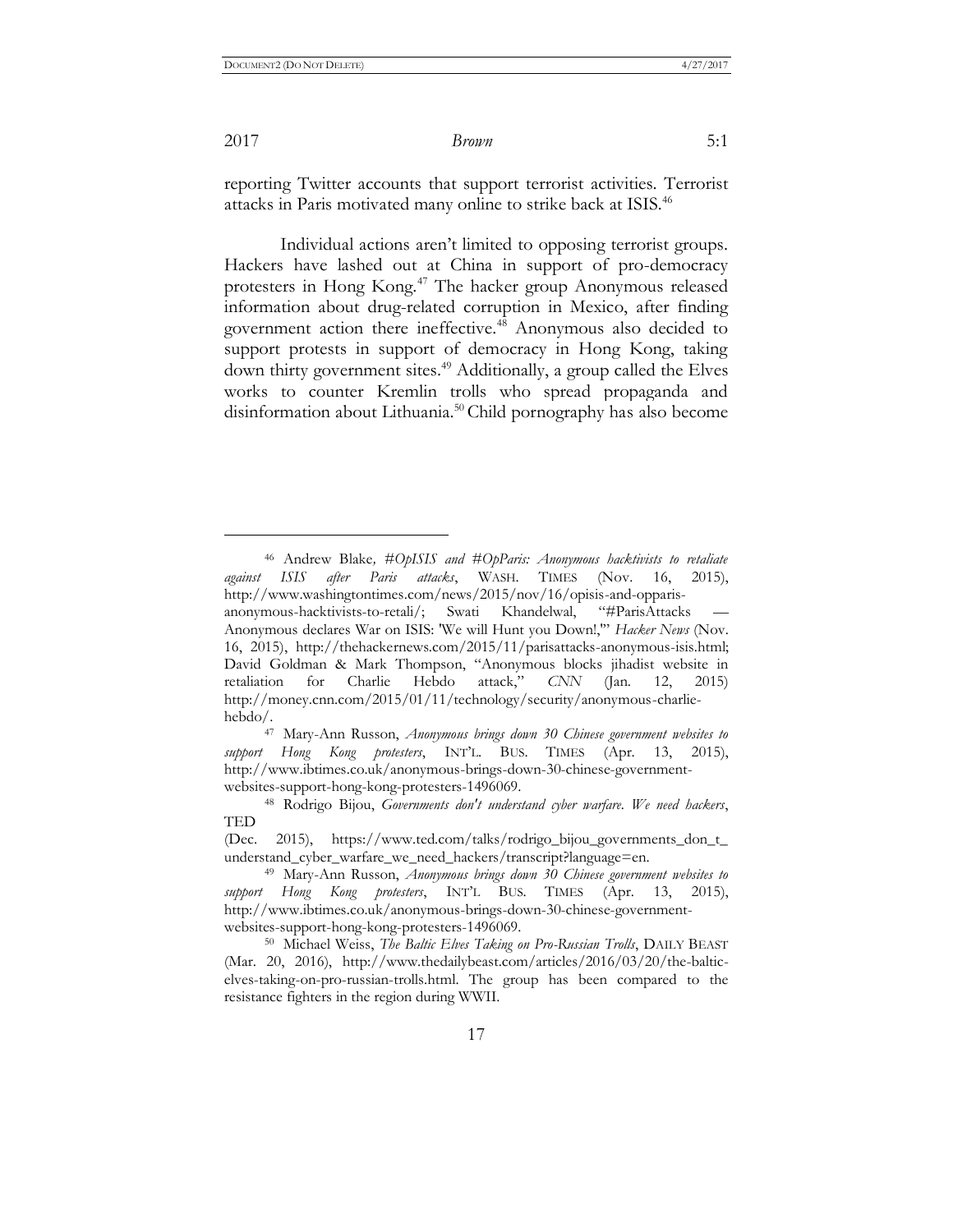#### 2017 *Penn State Journal of Law & International Affairs* 5:1

a target of citizen hacker groups.<sup>51</sup> These are all indications that some, at least, see hacking as a legitimate form of citizen action.<sup>52</sup>

To emulate the success of the Russians, the U.S. may have to trust the public with the cyber longbow. Private companies have employed hackers to their advantage, even going so far as using such hackers in the fight against U.S. adversaries. There are some indications the U.S. government might permit private citizens with cyber capabilities to use them wisely in certain circumstances.<sup>53</sup> When the FBI was unable to access the iPhone of the terrorists who killed 14 people in San Bernardino, California – and Apple refused to assist – the Bureau reportedly paid hackers to accomplish the task.<sup>54</sup> The government has also shown signs it will work with hackers to advance national defense, with programs like "Hack the Pentagon," in which it offers a bounty to hackers who find and report vulnerabilities in DoD computer networks.<sup>55</sup>

<sup>51</sup> *Anonymous Hacktivist Group Now Gunning for Powerful Pedophile Networks*, SPUTNIK NEWS (Jan 26, 2016), http://sputniknews.com/europe/20150124/1017301478.html#ixzz48LNRiLjF.

<sup>52</sup> Lorenzo Franceschi-Bicchierai, *A Notorious Hacker Is Trying to Start a 'Hack Back' Political Movement*, MOTHERBOARD (May 23, 2016),

http://motherboard.vice.com/read/notorious-hacker-phineas-fishers-istrying-to-start-a-hack-back-political-movement.

<sup>53</sup> Katie Moussouris, *Hackers Can Be Helpers*, N.Y. TIMES (Mar. 30, 2016), http://www.nytimes.com/roomfordebate/2016/03/30/should-hackers-help-thefbi/hackers-can-be-helpers; Nichole Hong, *U.S. Revamps Line of Attack in Social-Media Fight Against Islamic State*, WALL ST. J. (Aug. 28, 2016), http://www.wsj.com/articles/u-s-revamps-line-of-attack-in-social-media-fightagainst-islamic-state-

<sup>1472415600?</sup>utm\_source=Sailthru&utm\_medium=email&utm\_campaign=Defense %20EBB%2008-29-16&utm\_term=Editorial%20-%20Early%20Bird%20Brief.

<sup>54</sup> Shane Harris, *Did the FBI Just Unleash a Hacker Army on Apple*?, DAILY BEAST (Mar. 29, 2016),

http://www.thedailybeast.com/articles/2016/03/29/did-the-fbi-just-unleash-ahacker-army-on-apple.html; Kevin Pousen, *Double Cross*, WIRED (May 2016), https://www.wired.com/2016/05/maksym-igor-popov-fbi/.

<sup>55</sup> Statement by Pentagon Press Secretary Peter Cook on DoD's Hack the Pentagon, CYBERSECURITY INITIATIVE PRESS OPERATIONS (Mar. 2, 2016), http://www.defense.gov/News/News-Releases/News-Release-

View/Article/684106/statement-by-pentagon-press-secretary-peter-cook-on-dodshack-the-pentagon-cybe.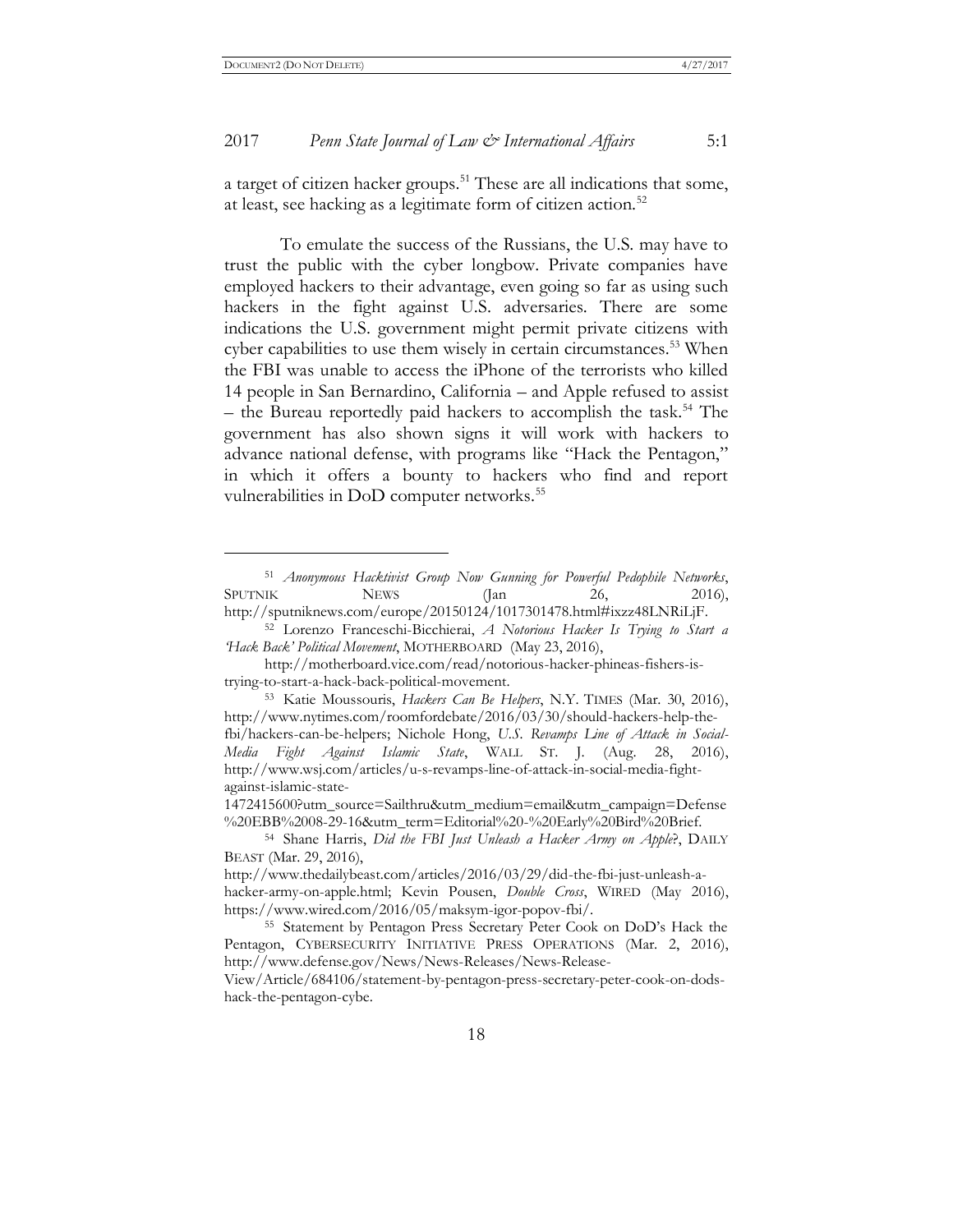$\overline{a}$ 

Of course, hackers tend to be independent thinkers and actors who have their own conception of right and wrong. One of the bigger challenges presented by these groups includes using their skills to interrupt lawful discourse. For example, groups have acted to prevent a candidate from running for public office and hacked a newspaper because it published information that they didn't agree with.<sup>56</sup> While it's certainly true that most private groups come with significant baggage, there simply is no substitute for crowdsourcing. $57$ The opportunity to leverage the efforts of millions of people around the globe to invent, solve, and improve is perhaps cyberspace's greatest strength. No government effort can compete with the results of this type of massive collaboration over the long haul, even if it is as unsavory in its methods as hacking ISIS Twitter accounts with pornography.<sup>58</sup> And, surely no government agency would have rickrolled ISIS, unleashing the devastating Rick Astley on potential ISIS recruits.<sup>59</sup>

The U.S. has tended to shy away from citizen groups like Anonymous because the groups' often offensive behavior, and, because they sometimes act against the U.S. government's perceived interests. Sometimes the obnoxious activities can't be ignored, but most hacker groups seem generally to be in favor of democratic rule and freedom, so there ought to be much common ground with the

<sup>56</sup> *Id.; Catalin Cimpanu, Anonymous Warns US Sen. Ted Cruz to Leave Presidential Race, or Else*, SOFTPEDIA (Mar. 21, 2016),

http://news.softpedia.com/news/anonymous-warns-us-sen-ted-cruz-to-leavepresidential-race-or-else -502009.shtml; Waqas Amir, *Hacktivists Shut Down Donald Trump Hotel Collections Website*, HACKREAD (May 21, 2016), https://www.hackread.com/donald-trump-hotel-collections-website-down/.

<sup>57</sup> Dai Davis, *Hacktivism: Good or Evil*?, COMPUTER WKLY. (Mar. 2014), http://www.computerweekly.com/opinion/Hacktivism-Good-or-Evil.

<sup>58</sup> Jacob Bogage, *This hacker is fighting ISIS by spamming its Twitter accounts with porn*, WASH. POST (Jun. 14, 2016), https://www.washingtonpost.com/news/theswitch/wp/2016/06/14/this-hacker-is-fighting-isis-by-spamming-its-twitteraccounts-with-porn/?utm\_campaign=Defense%20EBB%206-15- 16&utm\_medium=email&utm\_source=Sailthru.

<sup>59</sup> James Geddes, *Hacking Group Anonymous Using Rick Astley Video to Rickroll ISIS*, **TECH TIMES** (Nov. 28, 2015), http://www.techtimes.com/articles/110795/20151128/hacking-groupanonymous-using-rick-astley-video-to-rickroll-isis-video.htm.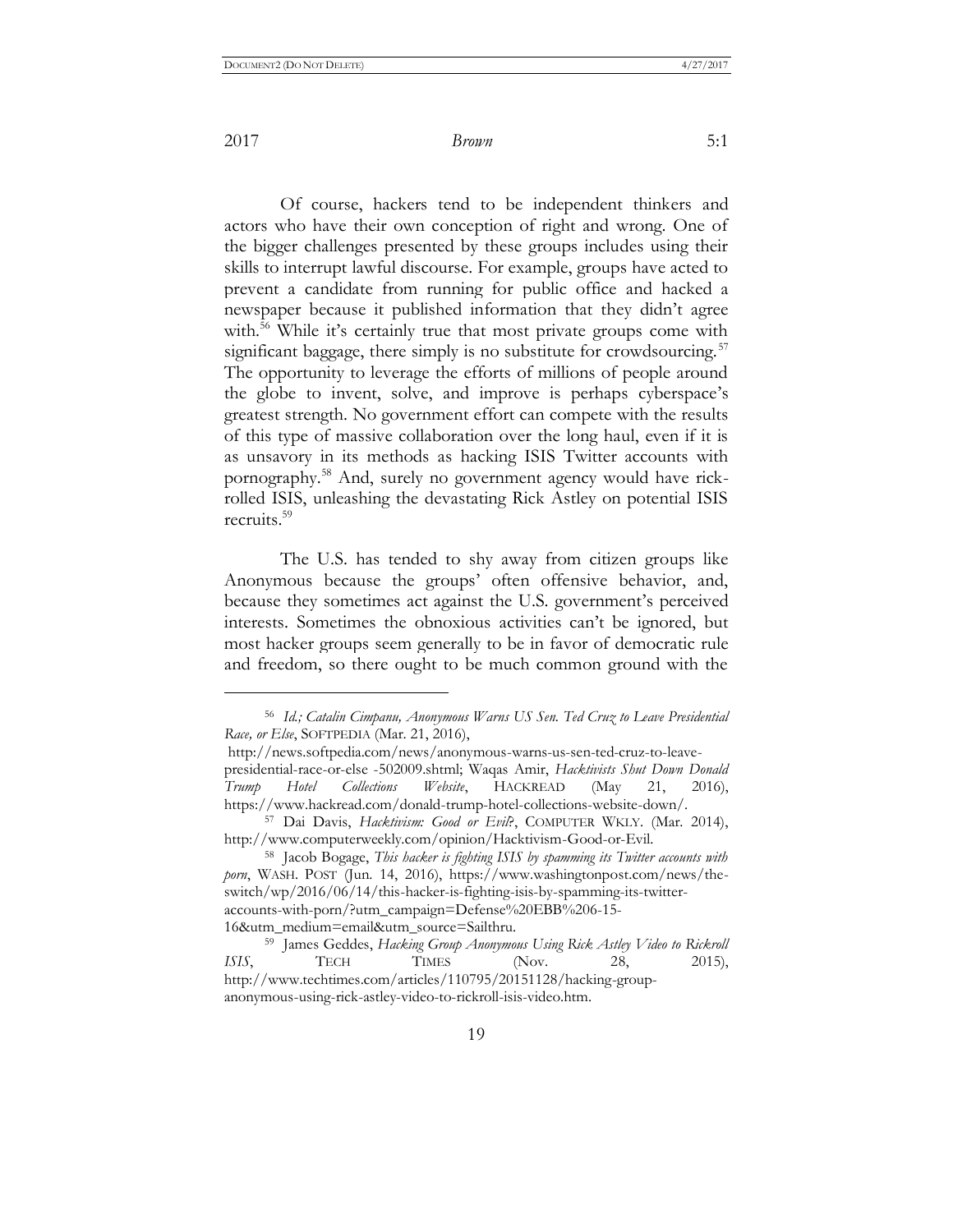#### 2017 *Penn State Journal of Law & International Affairs* 5:1

U.S. government. The benefits of exploiting the commonality could be enough to outweigh the negative. The general resistance to cooperating with the government creates an obvious barrier to working with hacker groups, and the challenges shouldn't be underestimated, but the potential is so great the government ought to make an effort. The U.S. should search for those areas of overlapping interests, subtly encouraging, or at least not discouraging, private action in these areas.

Russia appears to have found a way to keep the groups that it works with under control, and the U.S. must do likewise if it intends to make better use of this resource. Russia enjoys the benefit of working with groups motivated by money. Wealth is a straightforward way to secure the cooperation of these groups. Less concrete goals of groups like Anonymous – increased freedom? more free speech? – present a greater, but not insurmountable, challenge.

#### IV. A WAY FORWARD

One thing that might be preventing more creative U.S. national security activities in cyberspace is how the U.S government defines the actual term "cyberspace." Rethinking that definition should be the first step in any U.S. rebalancing efforts. $60$ 

The U.S. *International Strategy for Cyberspace* uses the terms "digital infrastructure" and "internet" throughout as stand-ins for cyberspace.<sup>61</sup> Similarly, the Department of Defense (DoD) defines cyberspace as, "A global domain within the information environment consisting of the interdependent network of information technology

<sup>60</sup> The word cyberspace is a bit of a historical accident. Novelist William Gibson is credited with coining the term. He wanted a "really hot name" to use in his novels, and recognized the value of cyberspace because it was evocative of much but "meant absolutely nothing." https://www.brainpickings.org/2014/08/26/how-william-gibson-coinedcyberspace/.

<sup>61</sup> *International Strategy for Cyberspace* (May, 2011), https://www.whitehouse.gov/sites/default/files/rss\_viewer/international\_strategy \_for\_cyberspace.pdf.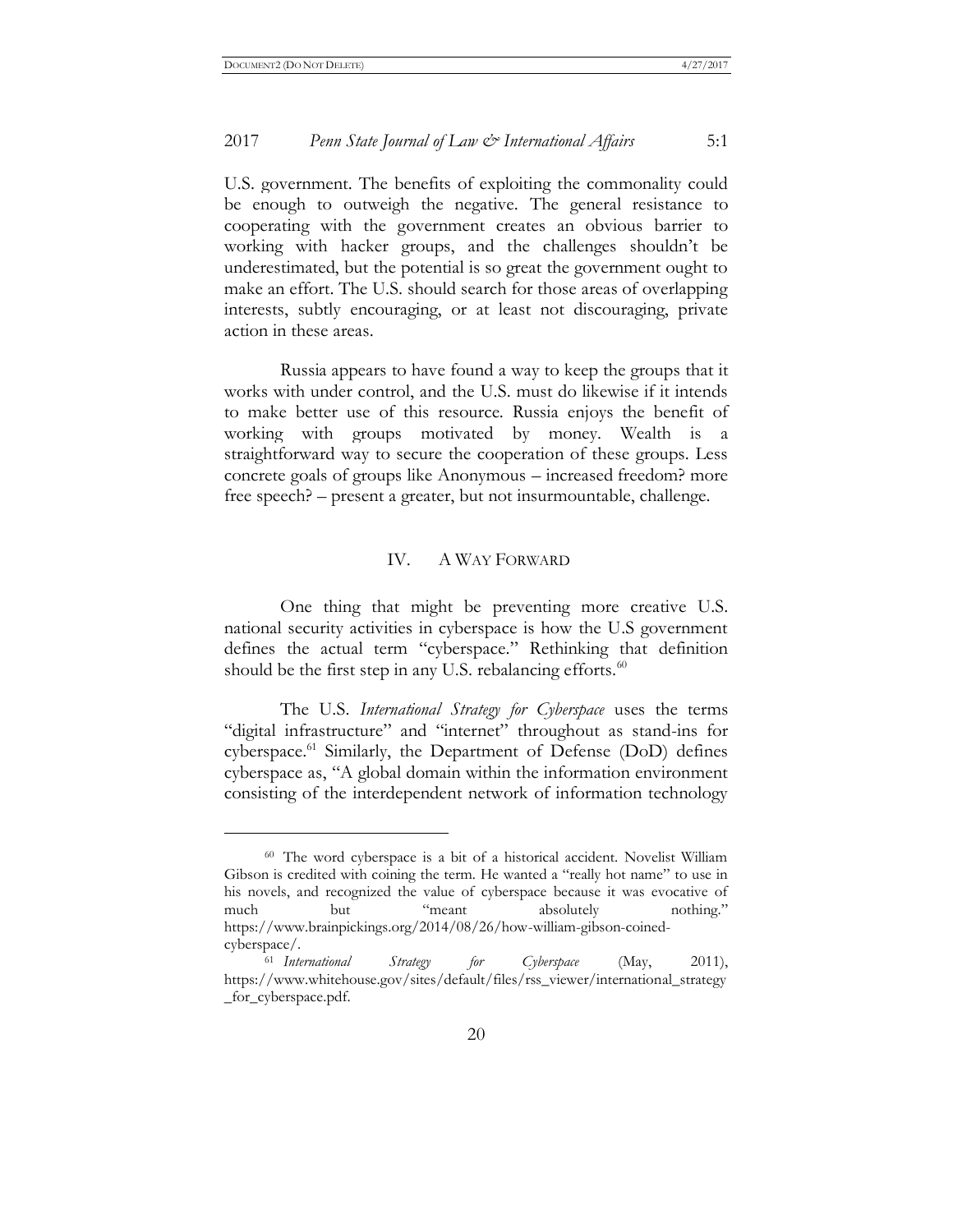infrastructures and resident data, including the Internet, telecommunications networks, computer systems, and embedded processors and controllers."<sup>62</sup> Both of these terms suggest an approach focused on the physical aspect of cyberspace, largely ignoring the people and thoughts (content) that make cyberspace important.

A more useful approach looks at cyberspace as "the internet plus the ideosphere." Taking the terms separately, the **internet** is the global communication network that allows computers to connect and exchange information, consisting of hardware such as servers, routers, cables, and switches, as well as the software necessary for the hardware to operate.

The **ideosphere**, on the other hand, is the "place" where ideas are created and grow. It's where thoughts and theories are made and evaluated.<sup>63</sup> As ideas interact, often instantly on a global scale only possible through cyberspace, they change form. The evolution of ideas is in some ways like the evolution of living organisms, but much faster. Ideas fuse, recombine, and evolve rapidly. The basic element of replication in the ideosphere is the meme, which serves in a role analogous to the gene in physical reproduction.<sup>64</sup> There are many aspects of the ideosphere, but it may be simplest to define it as "the universe of ideas."<sup>65</sup> It is here where U.S. adversaries excel, and, as a result, where the U.S. needs to focus.

If strategic thinking about cyberspace were guided by a framework of cyberspace as the internet plus the ideosphere, strategy would be less likely to focus on infrastructure, and more likely to concentrate on engaging with the content in cyberspace. Jim Lewis, Senior Fellow at the Center for Strategic and International Studies puts it this way, "The problem in the US is we're very militarized, so

 $\overline{a}$ 

 $62$  JP 1-02, DOD DICTIONARY (Feb. 15, 2016), http://www.dtic.mil/doctrine/new\_pubs/jp1\_02.pdf.

<sup>63</sup> Douglas Hofstadter, METAMAGICAL THEMAS: QUESTING FOR THE ESSENCE OF MIND AND PATTERN, 50 (1987).

<sup>64</sup> Google defines meme as "a humorous image, video, piece of text, etc. that is copied (often with slight variations) and spread rapidly by Internet users."

<sup>65</sup> Hofstadter, at 50-51.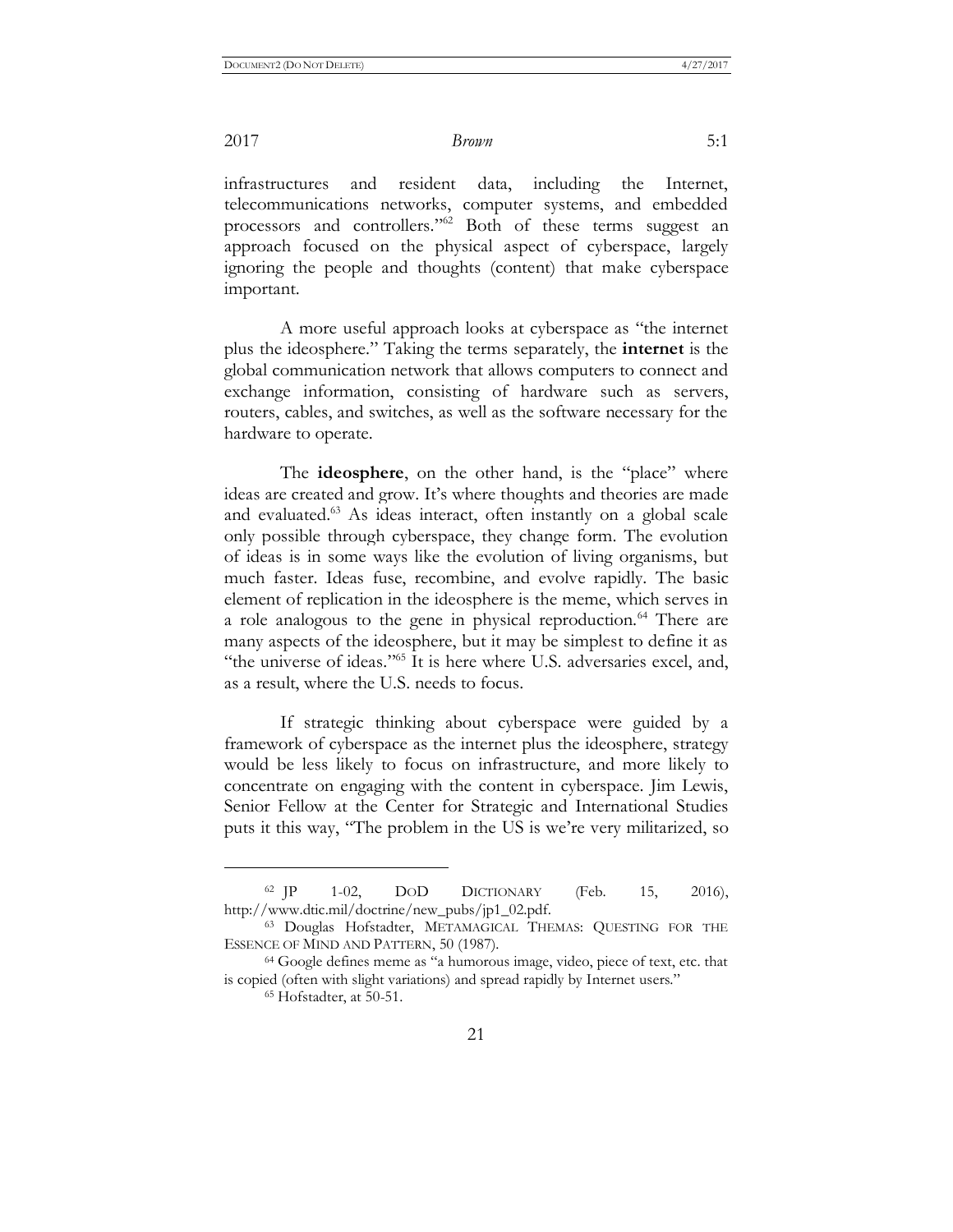#### 2017 *Penn State Journal of Law & International Affairs* 5:1

we tend to think about attacking infrastructure. The Russian approach is much more political and about trying to manipulate public opinion." <sup>66</sup> A disadvantage of focusing on infrastructure is that everyone has an interest in keeping the internet functional, and that significantly limits engaging with the infrastructure itself.<sup>67</sup> It's the information and ideas that U.S. adversaries are using to their advantage, and information should be a priority for U.S. national security efforts. At least one U.S. ally has taken steps in this direction. Britain's NSA equivalent, GCHQ, apparently engages with terrorist internet content to discredit and embarrass leadership, in addition to issuing false orders to individual terrorists (or potential ones).<sup>68</sup>

Focusing engagement on content rather than infrastructure has the added benefit of avoiding one of the thornier problems of waging cyber-war – attribution. The U.S., for obvious reasons, seeks to avoid negative effects on infrastructure owned by its political allies. Information, on the other hand, can be weighed by reference only to the information itself. Sophisticated technical operations are required to determine whether engagement is appropriate. If information is helpful to an adversary it can be addressed regardless of the source and without effect on infrastructure.<sup>69</sup>

58476?mc\_cid=a6d6f926a2&mc\_eid=3284b6aba6.

<sup>66</sup> Jack Detsch, *In aftermath of the DNC hack, experts warn of new front in digital warfare*, PASSCODE (Aug. 10, 2016), http://www.csmonitor.com/ World/Passcode/2016/0810/In-aftermath-of-the-DNC-hack-experts-warn-ofnew-front-in-digital-warfare?cmpid=ema:nws:Daily%2520Newsletter%2520%280 8-10-2016%29&utm\_source=Sailthru&utm\_medium=email&utm\_campaign=201 60810\_Newsletter:%20Daily&utm\_term=Daily.

<sup>67</sup> Taking down connected networks quickly decreases the utility of the other networks, as well. Metcalfe's Law states that the value of a network is proportional to the square of the number of users, a concept whose implications for military operations will have to be explored elsewhere.

<sup>68</sup> Forno & Joshi, *America is 'dropping cyberbombs' – but how do they work*?, THE CONVERSATION (May 11, 2016), https://theconversation.com/america-isdropping-cyberbombs-but-how-do-they-work-

<sup>69</sup> Consistent with Constitutional protections, which tend to be applied to everyone regardless of nationality.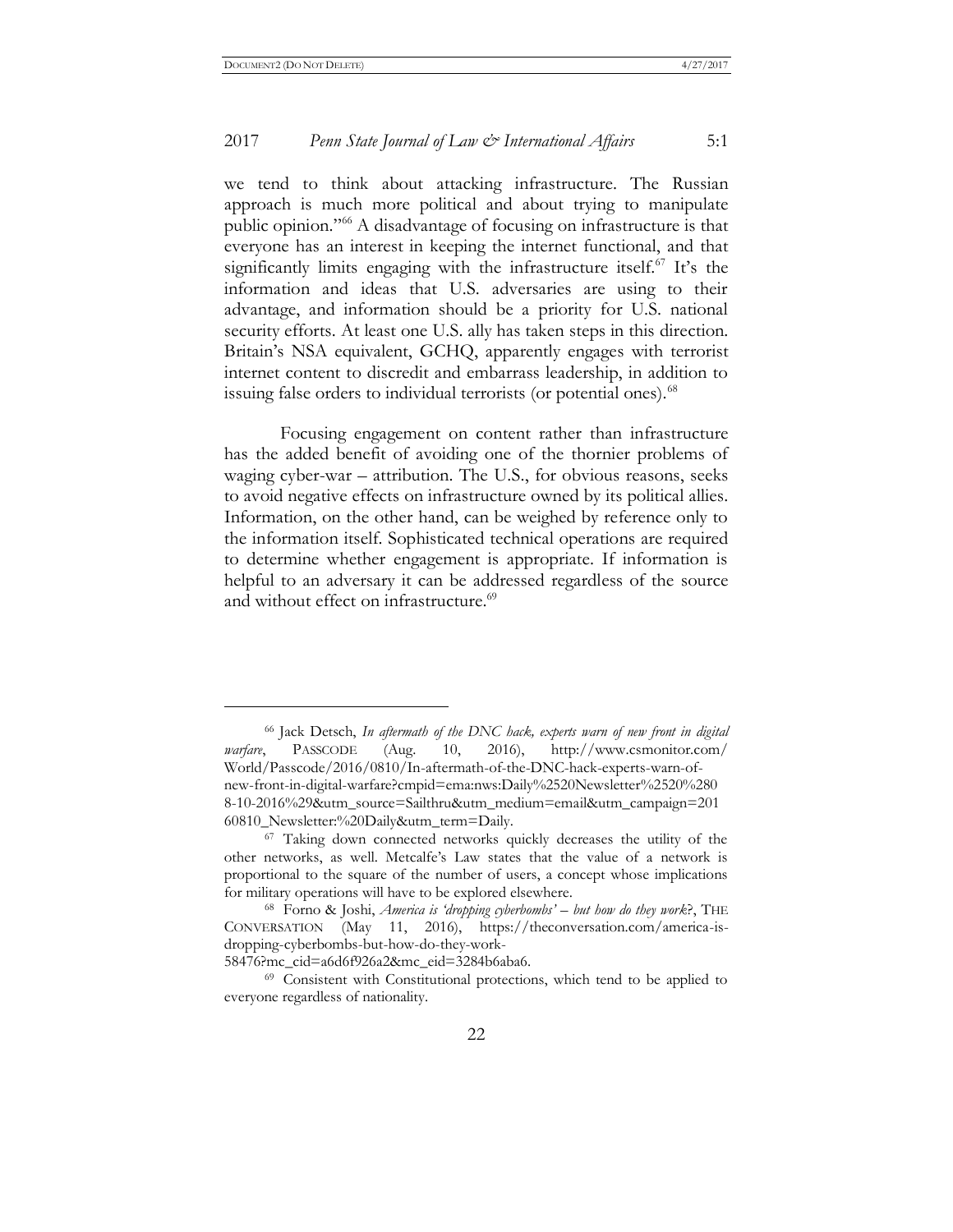$\overline{a}$ 

#### V. CHALLENGES

The First Amendment's guarantee of freedom of speech may be the single most important right that defines what it means to be an American.<sup>70</sup> A key component of the exercise of free speech is the ability to communicate freely without government interference. Distinguishing protected speech from impermissible speech will always be an issue in the  $U.S.^{71}$  A particular complicating factor is that often, speech is permissible under some circumstances but not others. Fiction and satire are examples of vehicles that can protect normally unlawful speech. On the other hand, shouting "fire" when there is none could be a lawful (albeit not very funny) joke, but may be unlawful if that same joke resulted in injury or harm for people trying to escape the building in which the joke was made.

An illustration of how challenging putting all this together can be is Microsoft's policy on dealing with "terrorist content." Microsoft's approach includes definitions of prohibited speech (which includes ". . . endorses a terrorist organization or its acts …") and an exclusion for its search engine, which will still be allowed to return content responsive to searches for terrorist content.<sup>72</sup> For the government to engage aggressively to remove content that is damaging to national security (i.e., terrorist recruiting, lethal knowledge like bomb making skills, or offensive propaganda) it must find a way to determine when unpleasant or undesirable speech crosses the line from constitutionally protected to legally impermissible, based on content or context. Microsoft's approach isn't perfect, but it's an example of a corporate citizen taking up the cyber longbow on its own.

<sup>70</sup> "If there is any fixed star in our constitutional constellation, it is that no official, high or petty, can prescribe what shall be orthodox in politics, nationalism, religion, or force citizens to confess by word or act their faith therein" *West Virginia v. Barnette*, 319 U.S. 624, 625 (1943).

<sup>71</sup> Matthew Weybrecht, *Free Speech in an Era of Self-Radicalization*, LAWFARE (Feb. 26, 2016), https://www.lawfareblog.com/free-speech-era-self-radicalization.

<sup>72</sup> *Microsoft's Approach to Terrorist Content Online* (May 20, 2016), https://blogs.microsoft.com/on-the-issues/2016/05/20/microsofts-approachterrorist-content-online/#sm.0000g8l17to0xdtzrca20pluw755v.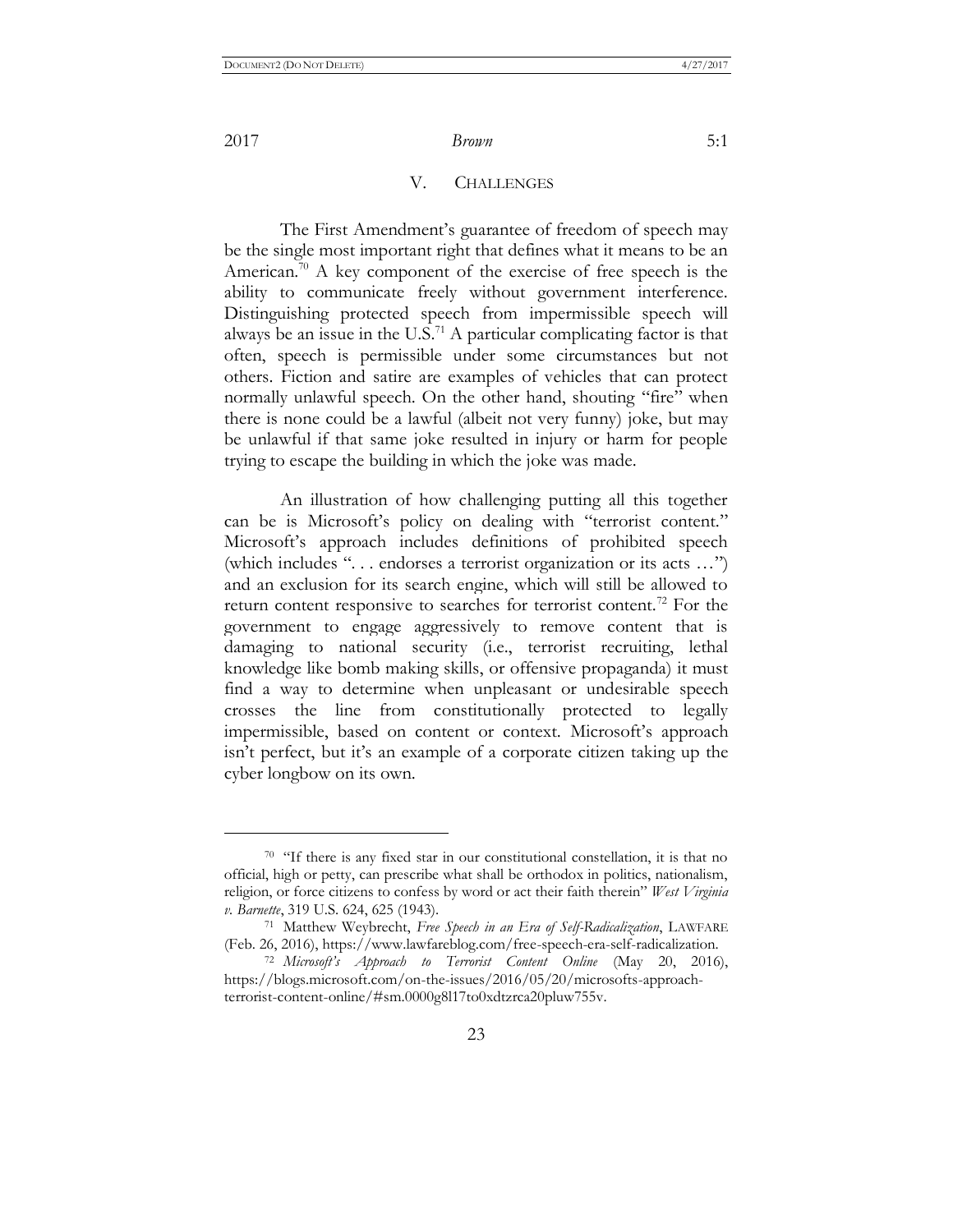#### 2017 *Penn State Journal of Law & International Affairs* 5:1

The involvement of private entities in national cyber security is particularly important because they can act in ways the government cannot, and act with information they already have in the course of business or from open sources. Many government activities would require accessing online information, yet proposals that make it easier – or even appear to make it easier – for the government to access private information are instantly condemned.<sup>73</sup> The 2013 revelations of Edward Snowden caused a firestorm of protests against the NSA's surveillance activities, even though the spying programs were lawful under U.S law. The passing of the Cyber Intelligence Sharing and Protection Act (CISPA)<sup>74</sup> in 2013 and Protecting Cyber Networks Act (PCNA)<sup>75</sup> in 2015 also caused public outrage.<sup>76</sup> There simply seems to be a consensus, at least among politically active citizens, that the government should not be allowed to access and monitor large quantities of citizens' data, even to better ensure the security of the  $U.S.<sup>77</sup>$ 

<sup>73</sup> Sorcher, *Digital activists begin broad, grass-roots battle to fight anti-encryption bill*, PASSCODE (Apr. 15, 2016), http://www.csmonitor.com/World/Passcode /2016/0415/Digital-activists-begin-broad-grass-roots-battle-to-fight-

antiencryption-bill?cmpid=ema:nws:Daily%2520Newsletter%2520%2804-15-

<sup>2016%29&</sup>amp;utm\_source=Sailthru&utm\_medium=email&utm\_campaign=20160415 \_Newsletter:%20Daily&utm\_term=Daily.

<sup>74</sup> CISPA directs the federal government to conduct cybersecurity activities to provide shared situational awareness enabling integrated operational actions to protect, prevent, mitigate, respond to, and recover from cyber incidents. https://www.congress.gov/bill/113th-congress/house-bill/624.

<sup>75</sup> This amends the National Security Act of 1947 to require the Director of National Intelligence (DNI) to develop and promulgate procedures to promote: (1) the timely sharing of classified and declassified cyber threat indicators in possession of the federal government with private entities, non-federal governmental agencies, or state, tribal, or local governments; and (2) the sharing of imminent or ongoing cybersecurity threats with such entities to prevent or mitigate adverse impacts. https://www.congress.gov/bill/114th-congress/house-bill/1560.

<sup>76</sup> https://static.newamerica.org/attachments/2885-coalition-letter-from-55-civil-society-groups-security-experts-and-academics-opposingpcna/Coaltion%20Letter%20Strongly%20Opposing%20PCNA.b24d1869025848c b96385603d8208dea.pdf.

<sup>77</sup> Deena Zaru, *Dilemmas of the Internet age: privacy vs. security*, CNN (Mar. 29, 2014), http://www.cnn.com/2015/02/04/politics/deena-zaru-internet-privacysecurity-al-franken/.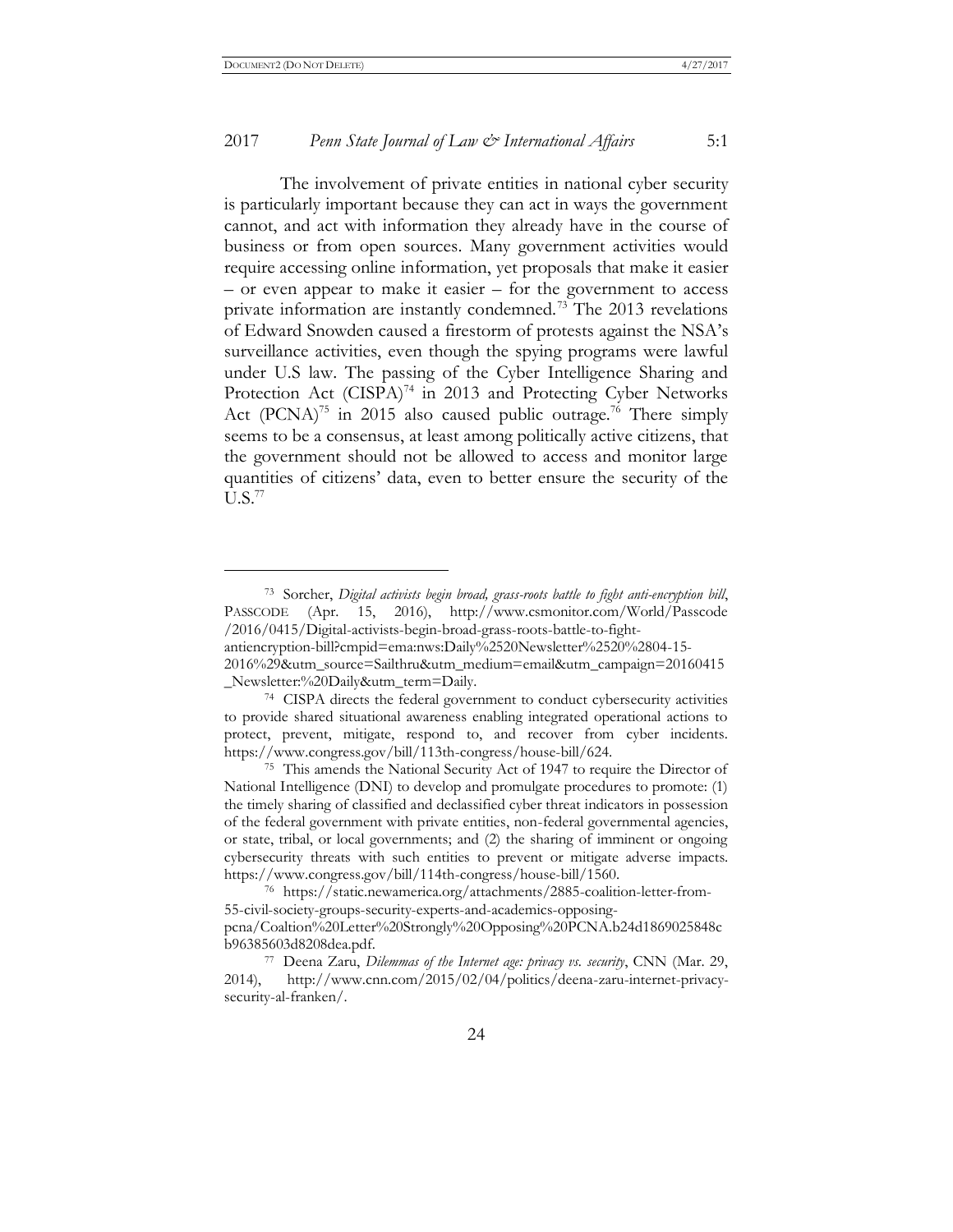2017 *Brown* 5:1

Even the FBI's request for Apple to crack the encryption on the iPhone belonging to the San Bernardino shooter has generated outrage in a large segment of the population.<sup>78</sup> U.S. citizens have an increasing fear of governmental violations of privacy. A majority of the American people don't trust the government, and are concerned that the government's access to private information will result in violations of privacy and free speech.<sup>79</sup>

From the FBI's perspective, this was an easy call. The phone's owner was dead, along with the privacy interests, and his phone may have contained information to help stop other terrorist attacks. Although Apple didn't have the ability to crack the phone's encryption, it seemed the corporation would be best positioned to develop the capability to assist in the case.<sup>80</sup> The privacy community (and Apple) saw it differently, however.

Apple asserted that developing the technique would set a dangerous precedent and would create a threat to the data security of its customers.<sup>81</sup> In the end, Apple refused to budge and the FBI contracted with an information security company that was able break the encryption on the phone so the FBI could access the information.<sup>82</sup>

<sup>78</sup> Kim Zetter, *Apple's FBI Battle Is Complicated. Here's What's Really Going On*, WIRED (Feb. 18, 2016), https://www.wired.com/2016/02/apples-fbi-battle-iscomplicated-heres-whats-really-going-on/.

<sup>&</sup>lt;sup>79</sup> A recent study conducted by Pew Research Center found that only 19% of Americans trust the government. Henry Gass, *How do Americans view government? Survey finds both distrust and hope*, CHRISTIAN SCI. MONITOR (Nov. 23, 2015), http://www.csmonitor.com/USA/Politics/2015/1123/How-do-Americans-viewgovernment-Survey-finds-both-distrust-and-hope.

<sup>80</sup> *See* Zetter, *Apples FBI Battle is Complicated. Here's What's Really Going on*, WIRED (Feb. 18, 2016), https://www.wired.com/2016/02/apples-fbi-battle-iscomplicated-heres-whats-really-going-on/.

<sup>81</sup> Tim Cook, *A Message to Our Customers* (Feb. 16, 2016), http://www.apple.com/customer-letter/.

<sup>82</sup> Julia Edwards, *FBI paid more than \$1.3 million to break into San Bernardino iPhone*, REUTERS (Apr. 22, 2016), http://www.reuters.com/article/us-appleencryption-fbi-idUSKCN0XI2IB. After the FBI reported it had accessed the phone, Apple demanded that the FBI tell it about the vulnerability used so the weakness could be patched. Conner Forrest, *Apple demands to know how FBI cracked*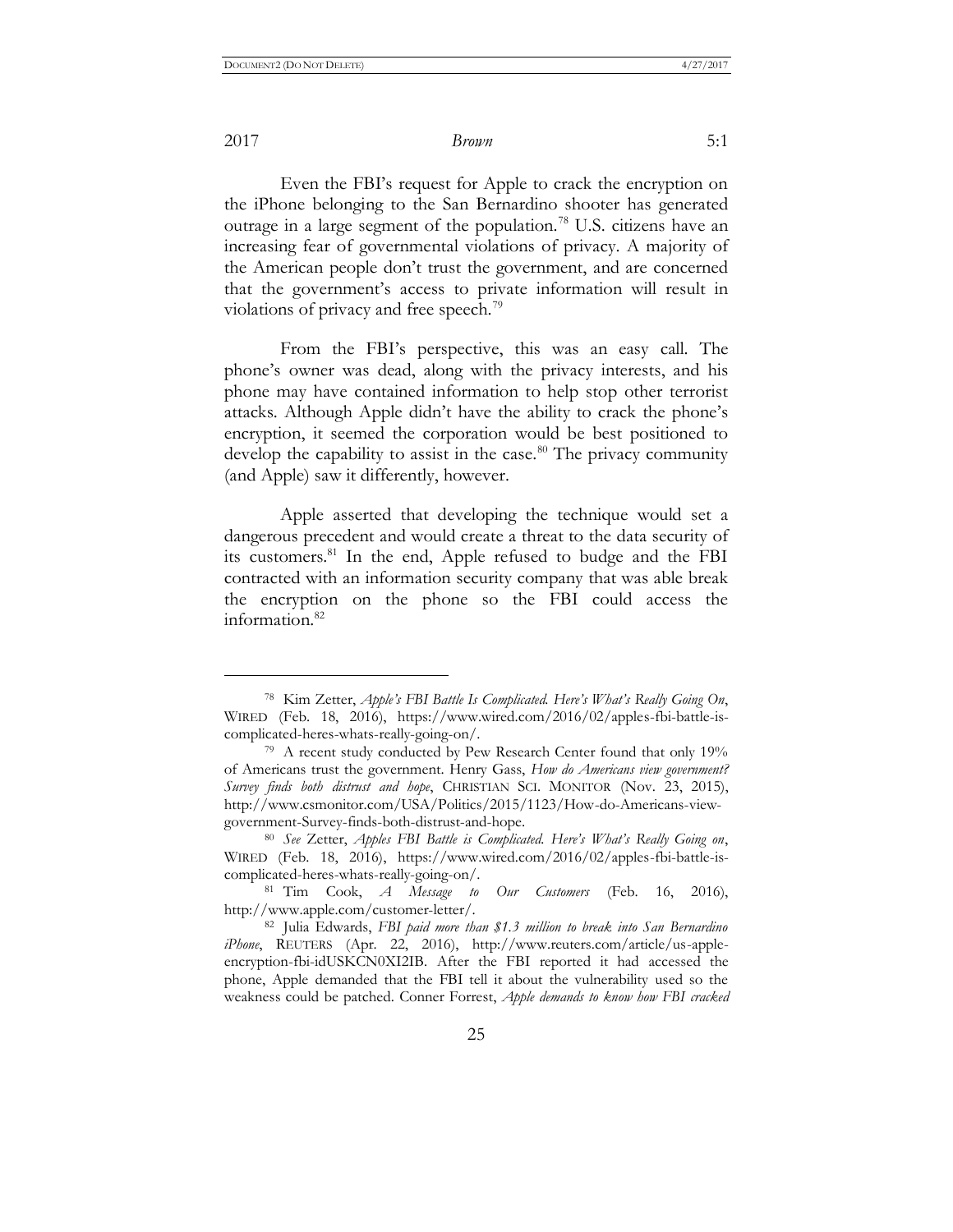#### 2017 *Penn State Journal of Law & International Affairs* 5:1

Constitutional protections have given U.S. citizens the freedom to take risks and be creative, and the ability to push back against government programs that implicate privacy or personal property. This arrangement greatly facilitated the success of the U.S. economy and, as a result, U.S. international relations. Of course, the irony in the situation is that the very freedoms that facilitated the U.S. rise to superpower status in the physical world now impair U.S. efforts to be similarly dominant in cyberspace. By contrast, cyberspace has given U.S. rival States and groups another chance to be dominant, and some of them are seizing it with both hands. The lack of freedom may have limited rival States' innovation and progress previously, but the same set of circumstances allow their leadership to push forward in cyberspace, unconstrained by concerns over privacy and other constitutional rights. There must be a middle ground that would permit U.S. activities in the area to advance national security and still provide appropriate protections, even if not absolute dominance, for citizens' privacy.

#### VI. CONCLUSION

Cyberspace is constantly shifting as new nodes are added and others disappear. [Locations of interest](http://en.wikipedia.org/wiki/Military_grid_reference_system) move (a network address can change) and are concealed (a network address can be spoofed) with ease. National security laws and strategy were conceived with physical boundaries in mind, but national borders in cyberspace are porous and uncertain.<sup>83</sup> These factors increase the complexity of cyber operations. Defining cyberspace more accurately as two separate elements, infrastructure and content, may help to refocus U.S. strategy going forward.

*San Bernardino iPhone*, TECH REPUBLIC (Mar. 30, 2016), http://www.techrepublic.com/article/apple-demands-to-know-how-fbi-crackedsan-bernardino-iphone/.When and if the government has an obligation to disclose vulnerabilities is another fascinating debate that is beyond the scope of this article.

<sup>83</sup> Miller, Brickey & Conti, *Why Your Intuition about Cyber Warfare is Probably Wrong*, SMALL WARS JOURNAL (Nov. 29, 2012), http://smallwarsjournal.com/print/13573.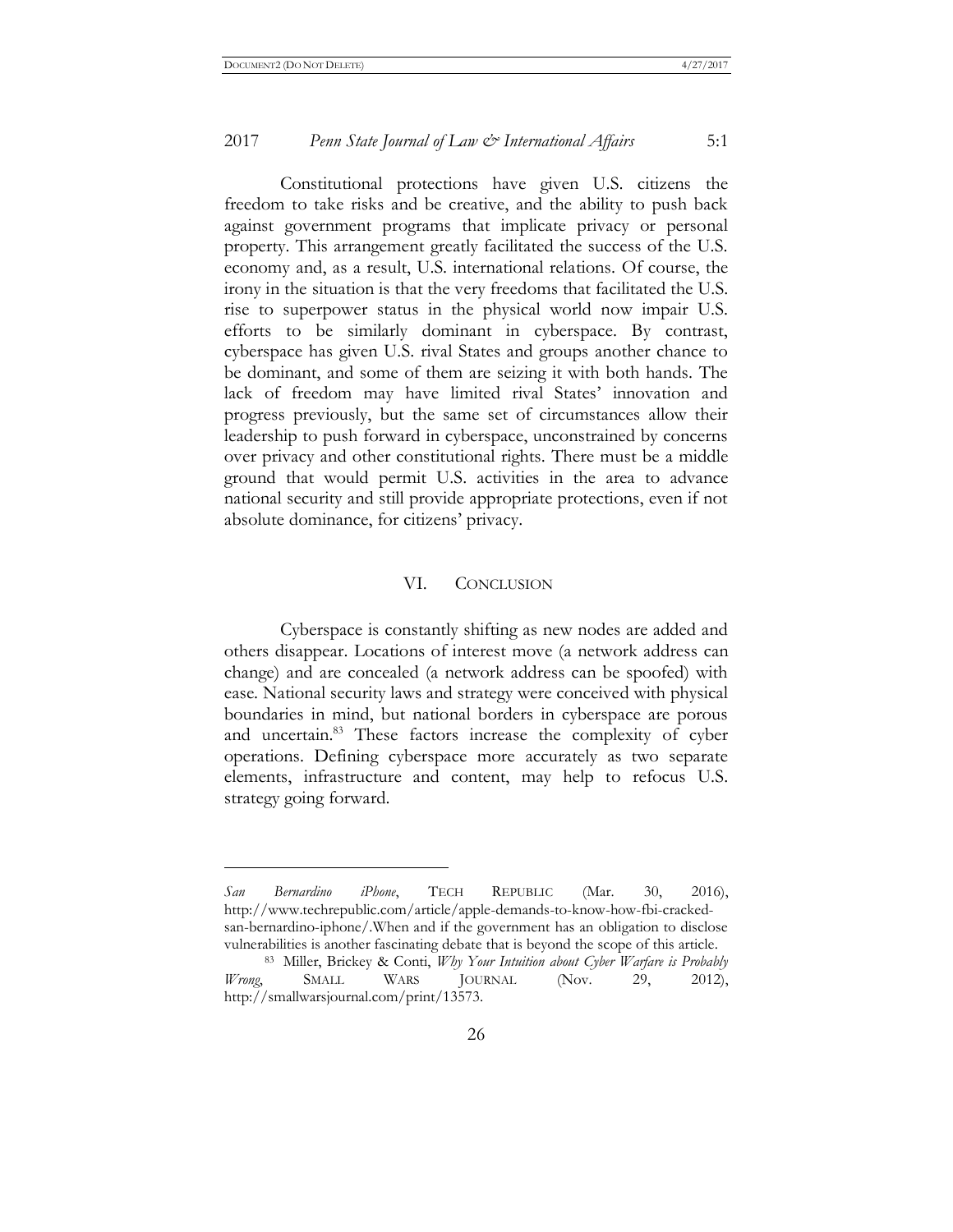2017 *Brown* 5:1

The success of others in the ideosphere, particularly Russia and ISIS, is frustrating, because it is precisely the type of thing Americans are typically good at. Generally, the U.S. does well in the ideosphere (freedom, culture, etc.), but is not as successful as other actors in driving towards specific goals. If the U.S. hopes to operate more successfully in cyberspace it needs to look at things differently. There will be occasions where engaging on cyber infrastructure will be the best tactic, certainly when it is in conjunction with armed conflict. In other cases, maximum effectiveness will be found in taking on the adversary in the ideosphere. Examples may include debating issues, undercutting positive adversary information, manipulating information and the trust placed in it, and preventing the efficient flow of that information.<sup>84</sup>

England's dominance in 14th century military affairs wasn't due to a secret weapon that no one else could obtain. Rather, England's military reigned supreme in the era because its adversaries feared empowering the public to fully participate in national security. The dominance endured until England's rivals decided the rewards of extending capability beyond the elites to the population outweighed the risks. America's adversaries have successfully weaponized social media.<sup>85</sup> How long will it be before the U.S. unleashes its own cyber longbow, employing non-traditional assets for the on-going clashes in cyberspace?

Rather than remaining merely another of the "weary giants of flesh and steel," there is a need for the U.S. to engage in "the new home of Mind." <sup>86</sup> U.S. leadership in cyberspace is vital to ensure it remains a powerful, albeit flawed, force for progress and creation.

<sup>84</sup> Maybe sending comedians to engage with ISIS, as the band U-2's Bono suggests, would help solve the problem. Or maybe not. *Bono: send Amy Schumer and Chris Rock to fight Islamic State*, THE GUARDIAN (Apr. 13, 2016), https://www.theguardian.com/music/2016/apr/13/bono-send-amy-schumerchris-rock-fight-islamic-state-isis.

<sup>85</sup> Emerson T. Brooking & Peter W. Singer, *War Goes Viral*, THE ATLANTIC (Nov. 2016), http://www.theatlantic.com/magazine/archive/2016/11/war-goesviral/501125/.

<sup>86</sup> John Perry Barlowe, *A Declaration of the Independence of Cyberspace*, ELECTRONIC FREEDOM FOUND. (Feb. 8, 1996), https://www.eff.org/cyberspaceindependence.